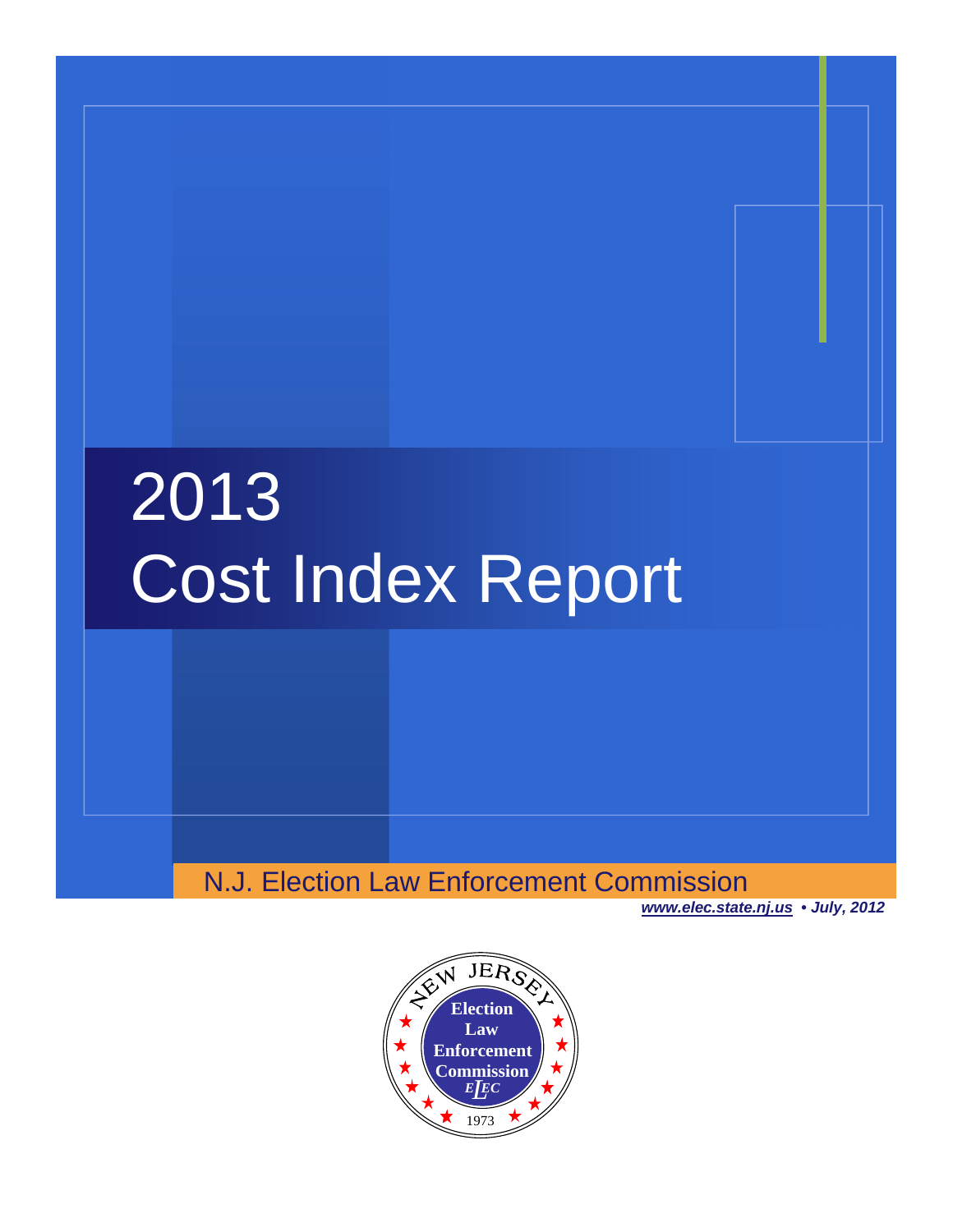

#### **ELECTION LAW ENFORCEMENT COMMISSION**

Respond to: P.O. Box 185 Trenton, New Jersey 08625-0185

(609) 292-8700 or Toll Free Within NJ 1-888-313-ELEC (3532)

Website: http://www.elec.state.nj.us/

**JEFFREY M. BRINDLE Executive Director** 

JOSEPH W. DONOHUE **Deputy Director** 

**CAROL L. HOEKJE Legal Director** 

AMY F. DAVIS **Compliance Director** 

**JAMES P. WYSE Legal Counsel** 

July 1, 2012

Dear Members of the Legislature:

This 2013 "Cost Index Report" is presented to you in fulfillment of the Commission's statutory responsibility to adjust for inflation the thresholds and limits pertaining to the Gubernatorial Public Financing Program and the thresholds applying to non-gubernatorial candidates and committees. Moreover, the Report is presented in fulfillment of the statutory requirement that the Commission recommend to the Legislature adjustments to the contribution limits pertaining to non-gubernatorial candidates and committees.

The Commission believes that the quadrennial campaign cost adjustment process fulfilled pursuant to the New Jersey Campaign Contributions and Expenditures Reporting Act, N.J.S.A. 19:44A-1 et seq., is essential to ensure the continued viability of New Jersey's Gubernatorial Public Financing Program and the ability of non-gubernatorial candidates and committees to participate effectively in elections.

On behalf of the members of the Election Law Enforcement Commission, I am proud to present this report to the Legislature as part of the Commission's continuous effort to serve the citizens of New Jersey.

Respectfully,

Ronald DeFilippis, Chairman

**RONALD DEFILIPPIS** Chairman

**WALTER F. TIMPONE** Vice Chair man

AMOS C. SAUNDERS Commissioner

Located at: 28 W. State Street, 13<sup>th</sup> Floor, Trenton, New Jersey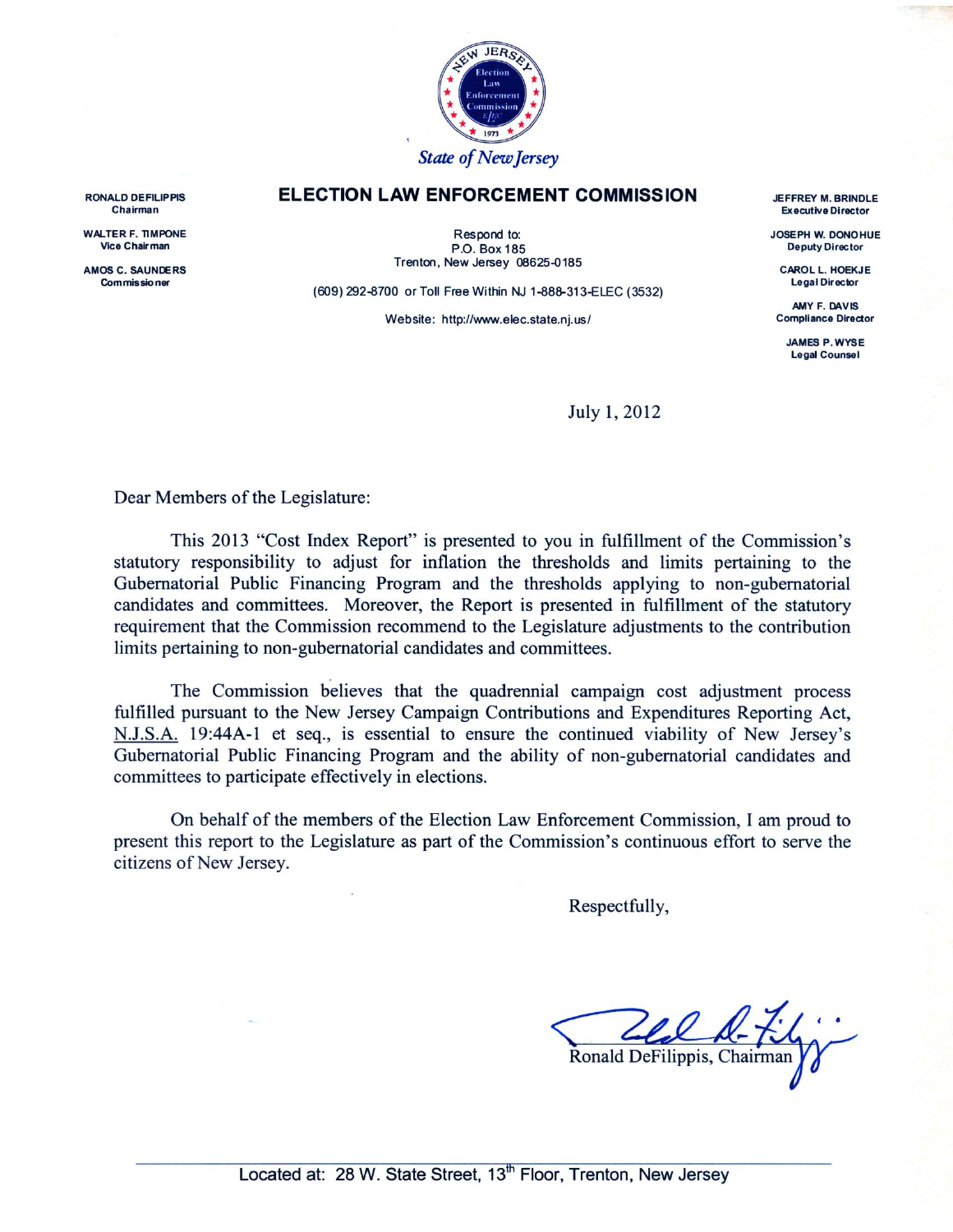# **ACKNOWLEDGEMENT**

The Commission would like to thank Deputy Director Joseph W. Donohue for the preparation of this report. He wrote the first draft and coordinated the efforts of the other staff members who worked on it. The "Cost Index Report 2013" is the seventh such analysis in a series that dates back to 1988.

 Legal Director Carol L. Hoekje and Compliance Director Amy F. Davis did a thorough review of the text and legal citations in it. Director of Finance and Administration Steven M. Dodson checked the accuracy of the report's data. Executive Director Jeffrey M. Brindle served as a general editor and Administrative Assistant Elbia L. Zeppetelli added her usual creative touch to the cover, word processing, and graphics.

 ELEC would like to extend its special gratitude to Vincent Letang, Executive Vice President and Director of Global Forecasting for Magnaglobal, for the invaluable economic data he graciously provided for this report. ELEC would like to offer additional thanks to Robert Coen, Senior Vice President and Director of Forecasting for Universal-McCann Inc., for arranging for Mr. Letang's assistance and for providing data for several past reports.

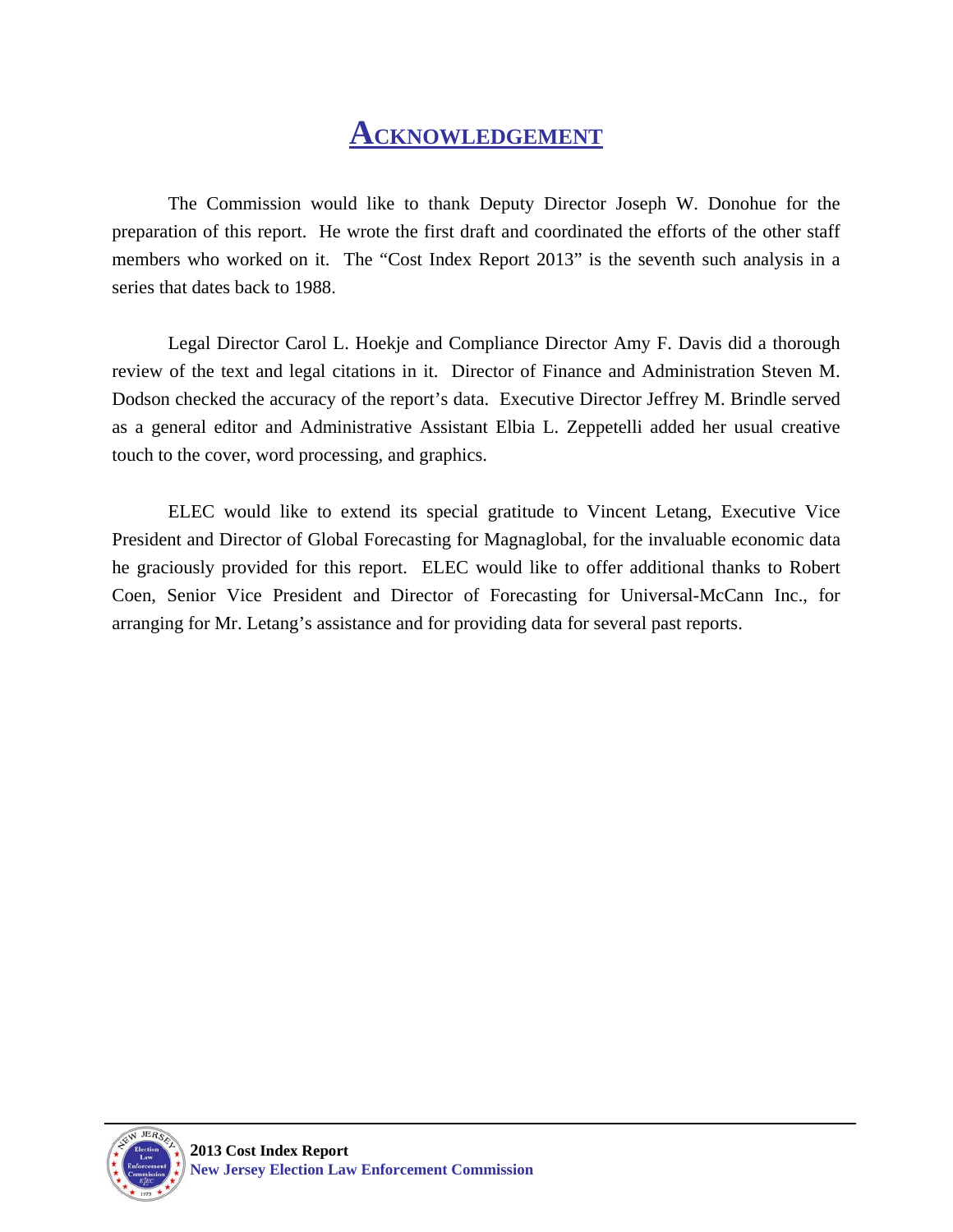# **TABLE OF CONTENTS**

#### **Page No.**

|          | Table 1: Maximum Contribution to Candidates for Governor Per Election 1       |
|----------|-------------------------------------------------------------------------------|
|          | Table 2: Key Milestones in New Jersey Gubernatorial Public Financing Program3 |
|          | PART ONE: GUBERNATORIAL PUBLIC FINANCING PROGRAM                              |
| Table 3: | Amount Spent by Gubernatorial Candidates on Mass                              |
| Table 4: | Amount Spent by Gubernatorial Candidates on                                   |
|          | Table 5: Comparison of Expenditures by Type:                                  |
|          | Table 6: Cost-Per-Thousand Mass Communication Percentage Increases 9          |
| Table 7: | <b>Consumer Price Index for All Urban Consumers</b>                           |
| Table 8: | 2013 New Jersey Campaign Cost Index (NJCCI) Calculation 12                    |
|          |                                                                               |
|          | PART TWO: NON-GUBERNATORIAL CANDIDATES AND COMMITTEES  13                     |
|          | Table 10: 2013 Adjustments for Non-Gubernatorial Candidates and               |
|          | Table 11: Recommended 2013 Non-Gubernatorial Contribution Amount              |
|          | Table 12: Recommended Contribution Limits for Non-Gubernatorial               |
|          |                                                                               |
|          |                                                                               |

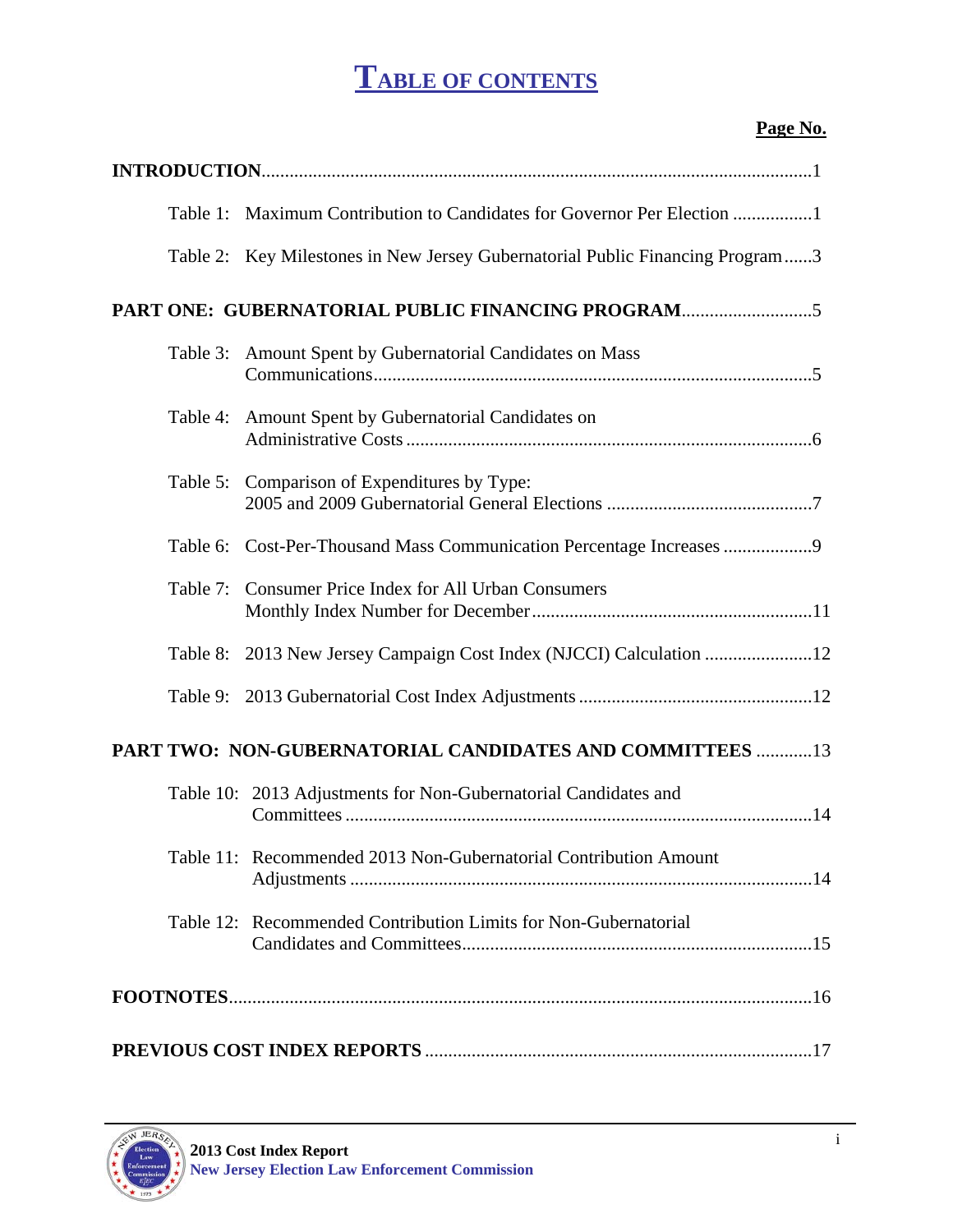## **INTRODUCTION**

New Jersey was the first state in the nation to provide public funds to candidates for governor. Its Gubernatorial Public Financing Program remains a national model.

The program was enacted in 1974 as an amendment to "The New Jersey Campaign Contributions and Expenditures Reporting Act." It provided public matching funds to qualifying candidates starting with the 1977 general election for governor. In 1980, the program was extended to gubernatorial primary elections.

Among the goals of the program are to allow candidates of limited means to run for governor and to eliminate undue influence from the process. From both standpoints, the program has been a success.

Since its inception, 67 candidates have received \$105.2 million in public matching funds. That amounts to just \$4.98 per vote cast in those elections. In exchange, voters have been rewarded with publicly-financed elections that have been issue-oriented and scandal-free.

The program has allowed qualified candidates to mount competitive campaigns and has protected the integrity of the gubernatorial electoral process. The program has enabled three Republicans and three Democrats to win the office of Governor, and, in some cases, helped them win reelection.

| <b>Table 1</b>                                                      |             |  |  |  |  |  |
|---------------------------------------------------------------------|-------------|--|--|--|--|--|
| <b>Maximum Contribution to Candidates for Governor Per Election</b> |             |  |  |  |  |  |
| Year                                                                | Limit       |  |  |  |  |  |
| 1977                                                                | \$<br>600   |  |  |  |  |  |
| 1981                                                                | \$<br>800   |  |  |  |  |  |
| 1985                                                                | \$<br>800   |  |  |  |  |  |
| 1989                                                                | \$1,500     |  |  |  |  |  |
| 1993                                                                | \$1,800     |  |  |  |  |  |
| 1997                                                                | \$2,100     |  |  |  |  |  |
| 2001                                                                | \$2,600     |  |  |  |  |  |
| 2005                                                                | \$3,000     |  |  |  |  |  |
| 2009                                                                | \$3,400     |  |  |  |  |  |
| 2013                                                                | 3,800<br>\$ |  |  |  |  |  |

One of the reasons for the program's continued success is the fact that contribution limits and other thresholds are adjusted regularly to offset inflation.

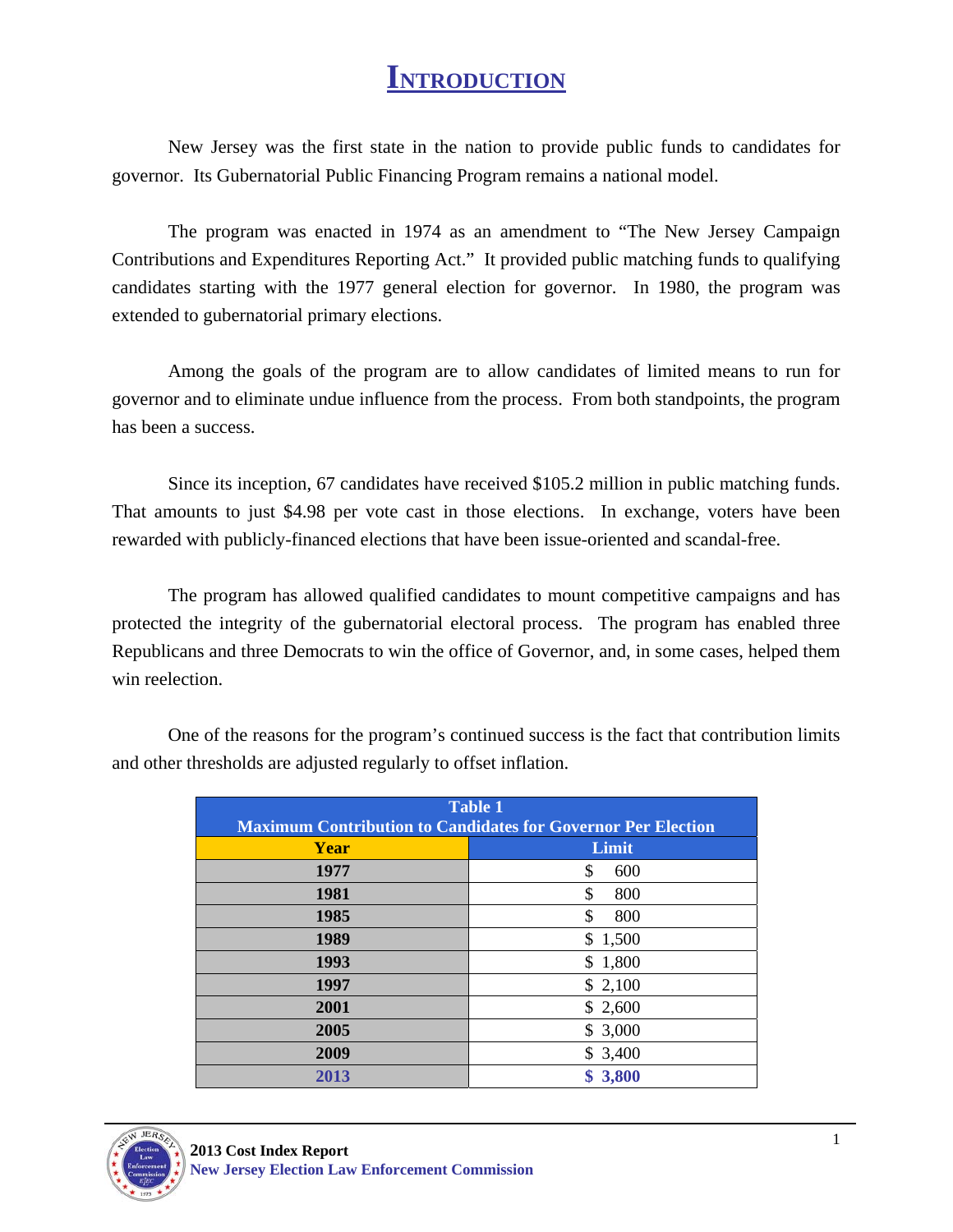## **INTRODUCTION Cont'd.**

 New Jersey's adjustments of its gubernatorial contribution limits and thresholds have helped insulate the program from constitutional challenges.

 While courts both nationally and within New Jersey generally have upheld contribution limits, they have struck down limits deemed unreasonably low. "Contribution limits that are too low . . . can harm the electoral process by preventing challengers from mounting effective campaigns against incumbent officeholders, thereby reducing democratic accountability,'' stated the majority opinion in *Randall et al. vs. Sorrell et al.*, which was decided by the U.S. Supreme Court on June 26, 2006. $^1$ 

 At the recommendation of the New Jersey Election Law Enforcement Commission (ELEC), which oversees the program, the Legislature in 1989 enabled the Commission to make quadrennial (every four years) adjustments to its gubernatorial contribution limits and thresholds.

 The move again was ground-breaking. "Pursuant to a 1989 revision to the Act, New Jersey, once again a pioneer, was the first state in the nation to create a campaign cost index to ensure the sufficiency of, among other things, the contribution limits, public funds caps, qualification threshold and expenditure limits."<sup>2</sup>

 Amendments to the Campaign Act called for the quadrennial adjustment of thresholds and limits pertaining to the gubernatorial primary and general elections. Specifically, ELEC was directed to "adjust the limits" and to "establish an index reflecting the changes occurring in the general level of prices of particular goods and services . . . directly affecting the overall costs of election campaigning in this State."3

 This automatic adjustment of gubernatorial thresholds and limits was to begin with the 1993 primary and general elections using 1989 as a base.

 Also in 1993, the Legislature mandated that the thresholds and contribution limits that apply to non-gubernatorial candidates and committees be automatically adjusted at the same time as gubernatorial thresholds and limits. For the first time, the cost index calculation used for the Gubernatorial Public Financing Program would be applied to the thresholds and contribution limits pertaining to non-gubernatorial candidates, joint candidates committees, continuing political committees, political party committees, legislative leadership committees, and other entities. While the Legislature authorized the change in 1993, it didn't schedule the adjustments until the 1997 elections.

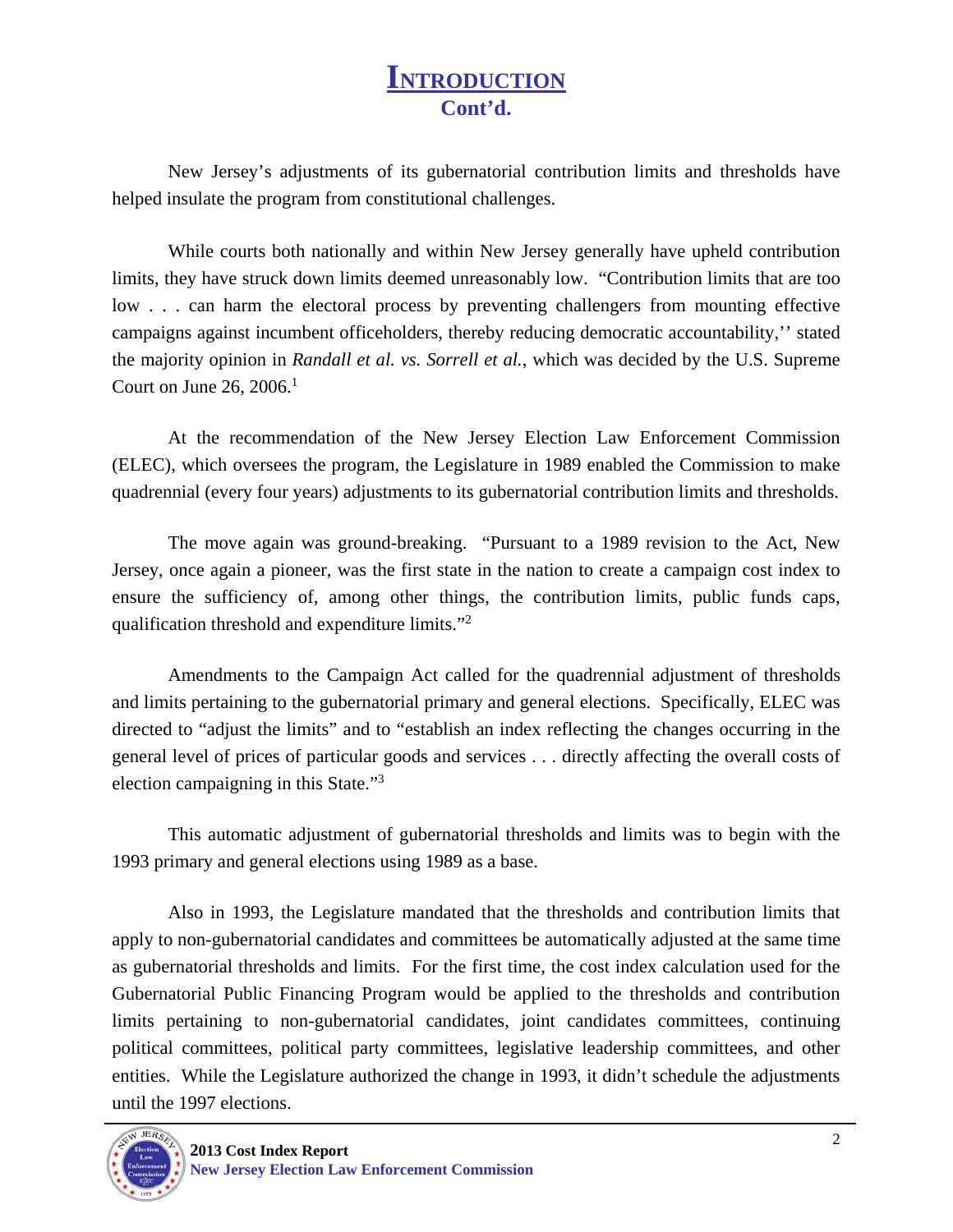## **INTRODUCTION Cont'd.**

Another change occurred prior to the 2005 elections. In December 2004, the Legislature passed and Governor Richard J. Codey signed into law P.L.2004, c.174. This law froze nongubernatorial contribution limits at the then- current levels. The limits have not been increased since that time.

Further, it required that by July  $1<sup>st</sup>$  of each year preceding a gubernatorial election, ELEC must make public a report recommending to the Legislature any future adjustment of the contribution limits applicable to non-gubernatorial candidates and committees.<sup>4</sup> The report must be transmitted to the Legislature by July 15<sup>th</sup>.

The law further states that "The Legislature shall have the option of adopting all or part of the recommended adjustments by the passage of appropriate legislation."5 In other words, Legislative approval is necessary before higher limits can take effect.

| <b>Table 2</b><br><b>Key Milestones in New Jersey</b><br><b>Gubernatorial Public Financing Program</b> |                                                                                                                                                                        |  |  |  |  |  |
|--------------------------------------------------------------------------------------------------------|------------------------------------------------------------------------------------------------------------------------------------------------------------------------|--|--|--|--|--|
| <b>Year</b>                                                                                            | <b>Milestone</b>                                                                                                                                                       |  |  |  |  |  |
| 1974                                                                                                   | Public Financing Program Created for General Election Candidates for Governor                                                                                          |  |  |  |  |  |
| 1980                                                                                                   | Public Matching Funds Extended to Gubernatorial Primary Elections                                                                                                      |  |  |  |  |  |
| 1986                                                                                                   | ELEC Recommends Inflation Adjustments for Thresholds and Contribution Limits                                                                                           |  |  |  |  |  |
| 1989                                                                                                   | Legislature Authorizes Inflation Adjustments for Thresholds and Contribution Limits<br>Imposed on Gubernatorial Candidates                                             |  |  |  |  |  |
| 1993                                                                                                   | Legislature Authorizes Extension of Inflation Adjustments to Non-Gubernatorial<br>Thresholds and Contribution Limits                                                   |  |  |  |  |  |
| 1997                                                                                                   | Automatic Inflation Adjustments for Thresholds and Contribution Limits Take Effect<br>for First Time                                                                   |  |  |  |  |  |
| 2004                                                                                                   | Legislature Freezes Contribution Disclosure Threshold at \$300 Along With Non-<br>Gubernatorial Contribution Limits While Authorizing ELEC to Recommend<br>$Changes^*$ |  |  |  |  |  |

\*Revised May 18, 2020

The Legislature did not change the law involving gubernatorial thresholds and limits and non-gubernatorial thresholds. These thresholds and limits continue to be automatically adjusted every four years.<sup>6</sup> The exception is the contribution disclosure threshold of \$300, which is frozen.

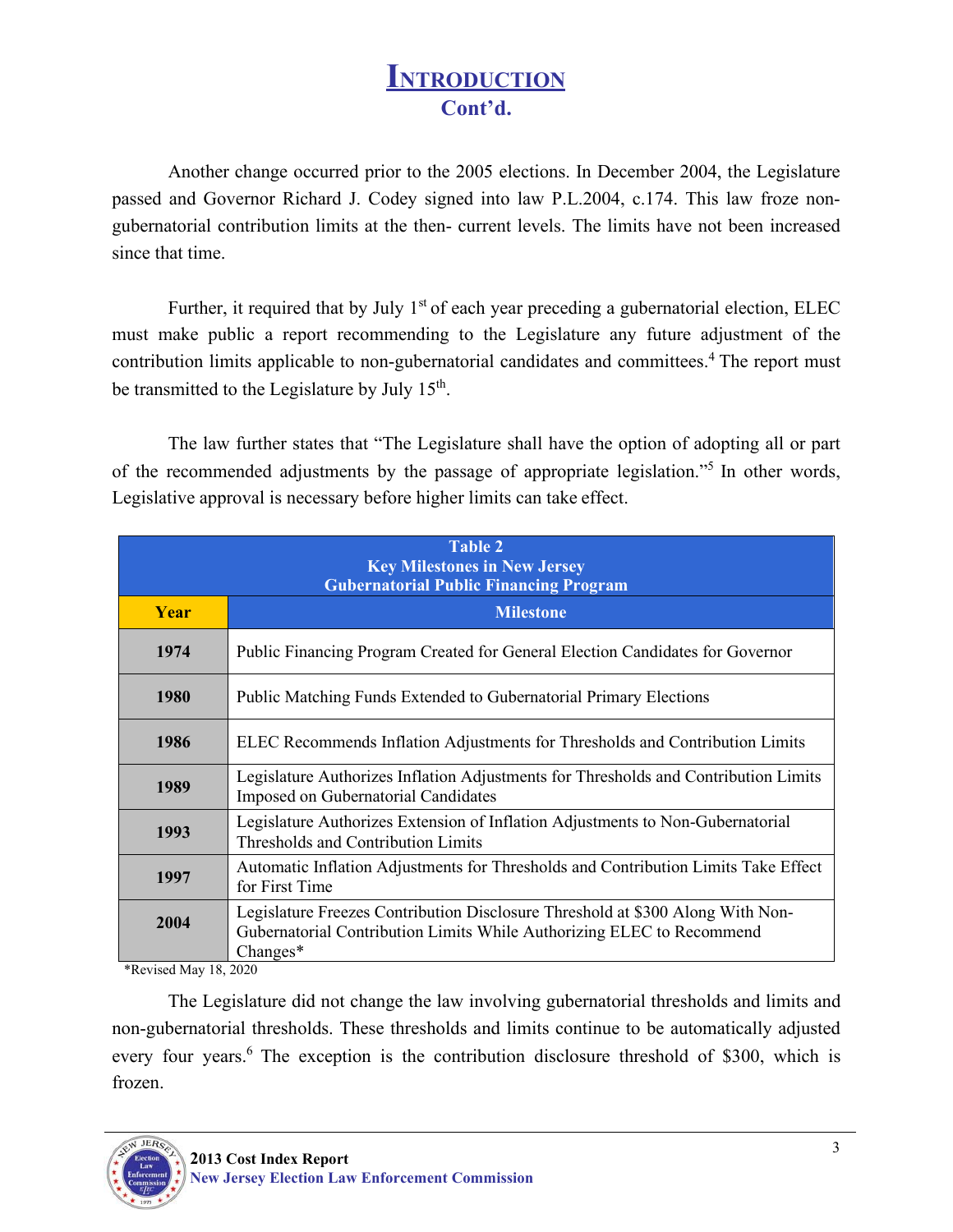#### **INTRODUCTION Cont'd.**

Similarly, thresholds pertaining to non-gubernatorial candidates and committees would be quadrennially adjusted except that the threshold for disclosing the identity of contributors to gubernatorial and non-gubernatorial committees was frozen at more than \$300 by P.L. 2004, c.28. Non-gubernatorial thresholds must be adjusted by the same percentage as the one applied to gubernatorial thresholds.

No later than December  $1<sup>st</sup>$  of the year preceding the gubernatorial election, the Commission is required to determine a cost index and make necessary adjustments to gubernatorial limits and thresholds. By December  $15<sup>th</sup>$  of the same year, the Commission must report to the Legislature and make public its final adjustments of gubernatorial and nongubernatorial limits and thresholds.7

The two-part report that follows fulfills the mandates set forth regarding the automatic and recommended adjustments in the "Campaign Act." In Part One, the adjustments to the thresholds and limits pertaining to the Gubernatorial Public Financing Program are presented. In the second part, the adjustments to the thresholds pertaining to non-gubernatorial candidates and committees are presented along with recommendations to the Legislature for adjusting contribution limits applicable to non-gubernatorial candidates and committees.

The Commission is pleased to present this report to the Legislature and looks forward to its deliberations upon the recommended non-gubernatorial contribution limit adjustments.

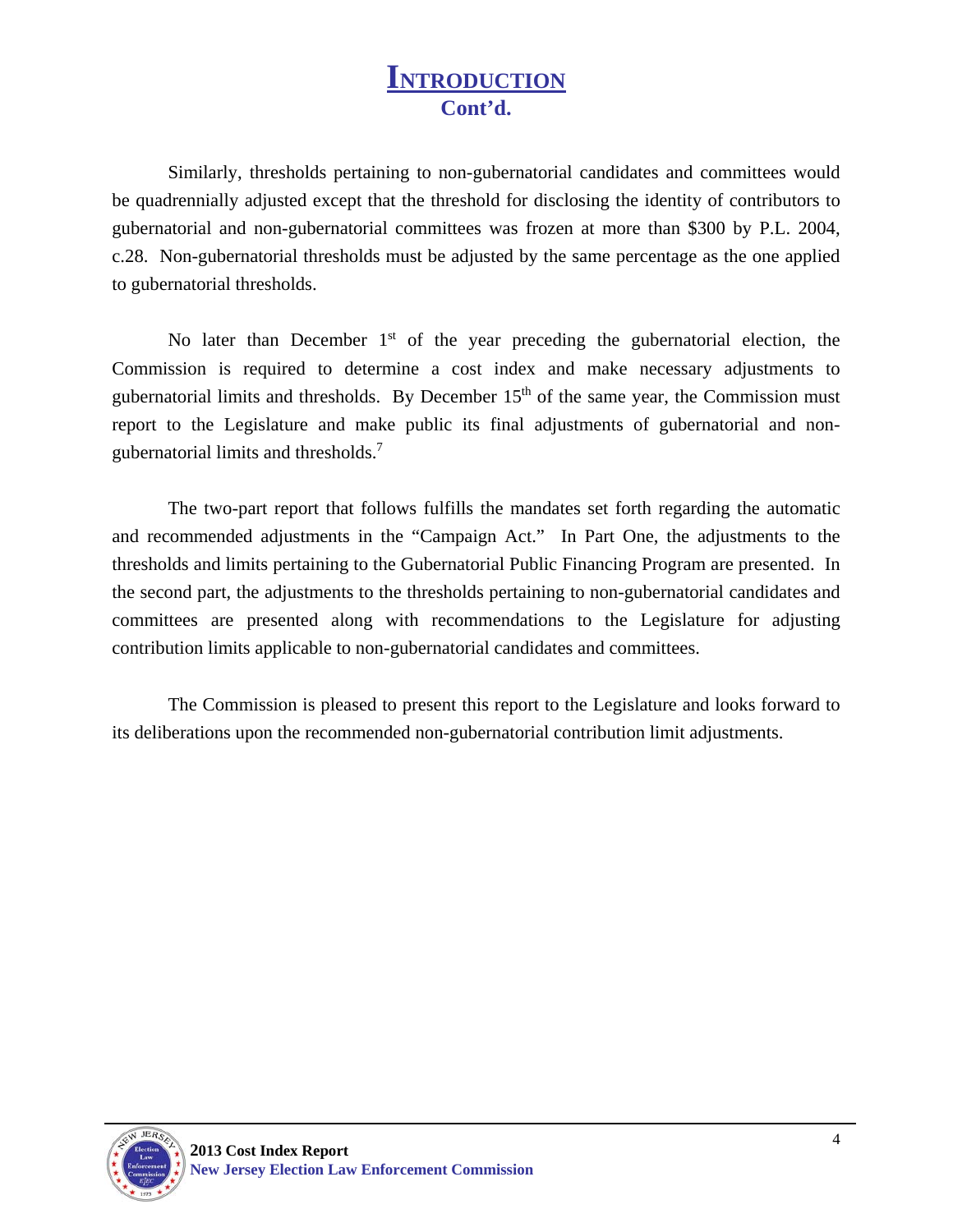#### **Review of Gubernatorial Expenditures**

 The 2009 gubernatorial election was historically important in at least one respect: it was the first time a publicly-financed candidate in New Jersey has ever defeated a self-financed candidate in a general election (a self-financed candidate did lose in the 1981 Republican primary).

 Governor Chris Christie, a Republican who spent \$11.9 million during the general election as a publicly-financed candidate, ousted former Democratic Governor Jon Corzine.

 Corzine, who previously had self-financed victorious elections for U.S. Senate (2000) and Governor (2005), spent \$27.4 million, most of it from his personal wealth. While he did not seek public funding, he did receive a small amount of funds from private contributors.

 Independent Chris Daggett, who spent \$1.8 million on his general election quest and did participate in the public funding program, finished third.

 The election offered validation of one of the original purposes of the public financing program. To wit: "so that persons of limited financial means may seek election to the State's highest office."<sup>8</sup>

 In the most recent gubernatorial campaign, a pattern that continued is that mass media expenditures continue to be dominant. Since 1985, gubernatorial spending on mass communications has consistently hovered around 80 percent. The 2009 campaign was no exception.

|                      | Table 3 |       |       |                                                    |       |       |       |       |       |      |
|----------------------|---------|-------|-------|----------------------------------------------------|-------|-------|-------|-------|-------|------|
|                      |         |       |       | <b>Amount Spent by Gubernatorial Candidates on</b> |       |       |       |       |       |      |
|                      |         |       |       | <b>Mass Communications</b>                         |       |       |       |       |       |      |
|                      |         |       |       |                                                    |       |       |       |       |       |      |
|                      | 1973    | 1977  | 1981  | 1985                                               | 1989  | 1993  | 1997  | 2001  | 2005  | 2009 |
|                      |         |       |       |                                                    |       |       |       |       |       |      |
| <b>Mass</b>          |         |       |       |                                                    |       |       |       |       |       |      |
| <b>Communication</b> | 53.1%   | 62.3% | 76.0% | 83.9%                                              | 81.9% | 81.7% | 82.5% | 82.7% | 83.7% | 80%  |
|                      |         |       |       |                                                    |       |       |       |       |       |      |

Source: New Jersey Election Law Enforcement Commission

Corzine, who unlike his publicly-financed opponents was not subject to expenditure limits, spent the largest share of his campaign funds on communications- \$22.2 million or 81 percent. Christie spent \$9.4 million, or 79 percent. Daggett spent \$1.3 million, or 70 percent.

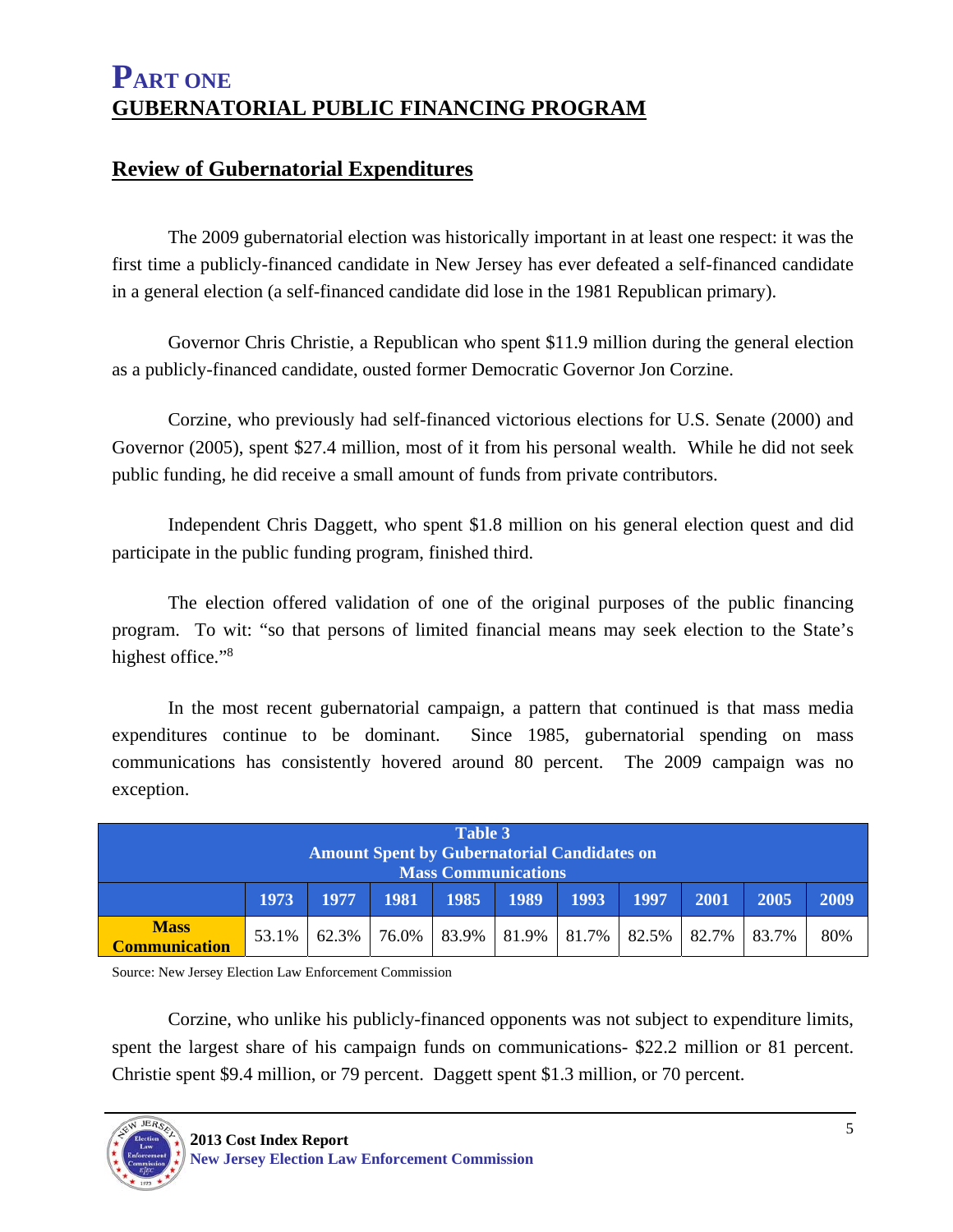Historically, administrative costs have been the second largest expense for publiclyfinanced gubernatorial candidates in New Jersey. The 2009 total was the highest since the 1981 elections, reaching 20 percent.

| <b>Table 4</b>                                                                    |             |       |       |          |       |       |       |       |       |      |
|-----------------------------------------------------------------------------------|-------------|-------|-------|----------|-------|-------|-------|-------|-------|------|
| <b>Amount Spent by Gubernatorial Candidates on</b><br><b>Administrative Costs</b> |             |       |       |          |       |       |       |       |       |      |
|                                                                                   | <b>1973</b> | 1977  | 1981  | 1985     | 1989  | 1993  | 1997  | 2001  | 2005  | 2009 |
| <b>Administration</b>                                                             | 46.9%       | 37.0% | 24.3% | $15.8\%$ | 18.0% | 18.3% | 17.5% | 17.3% | 16.3% | 20%  |

Source: New Jersey Election Law Enforcement Commission

#### **Review of Campaign Expenditures**

 Table 5 below provides a breakdown of how much candidates spent on mass communication and administration. The table compares spending in the 2005 gubernatorial general election with spending in the 2009 general election for governor.

 The \$58.2 million spent on the 2005 general election campaign shattered all records for gubernatorial candidates. The 223 percent jump in spending over the 2001 total occurred because the two major candidates in the general election- Republican Doug Forrester and Democrat Jon Corzine- financed their campaigns without public funds. As a result, they were not subject to expenditure limits.

 By contrast, spending was down \$17 million, or 29 percent, in 2009 when only Corzine paid for his campaign. Governor Chris Christie and Independent Candidate Chris Daggett both accepted public funds and agreed to abide by spending limits.

 The major categories of spending followed past trends. Mass communications in 2009 comprised 80 percent of all campaign spending- down slightly from 2005 but still higher than the 77 percent average since 1973.

 Administrative costs were the highest they have been since 1981 on a percentage basis- 20 percent. But they still were below the 23 percent average since 1973.

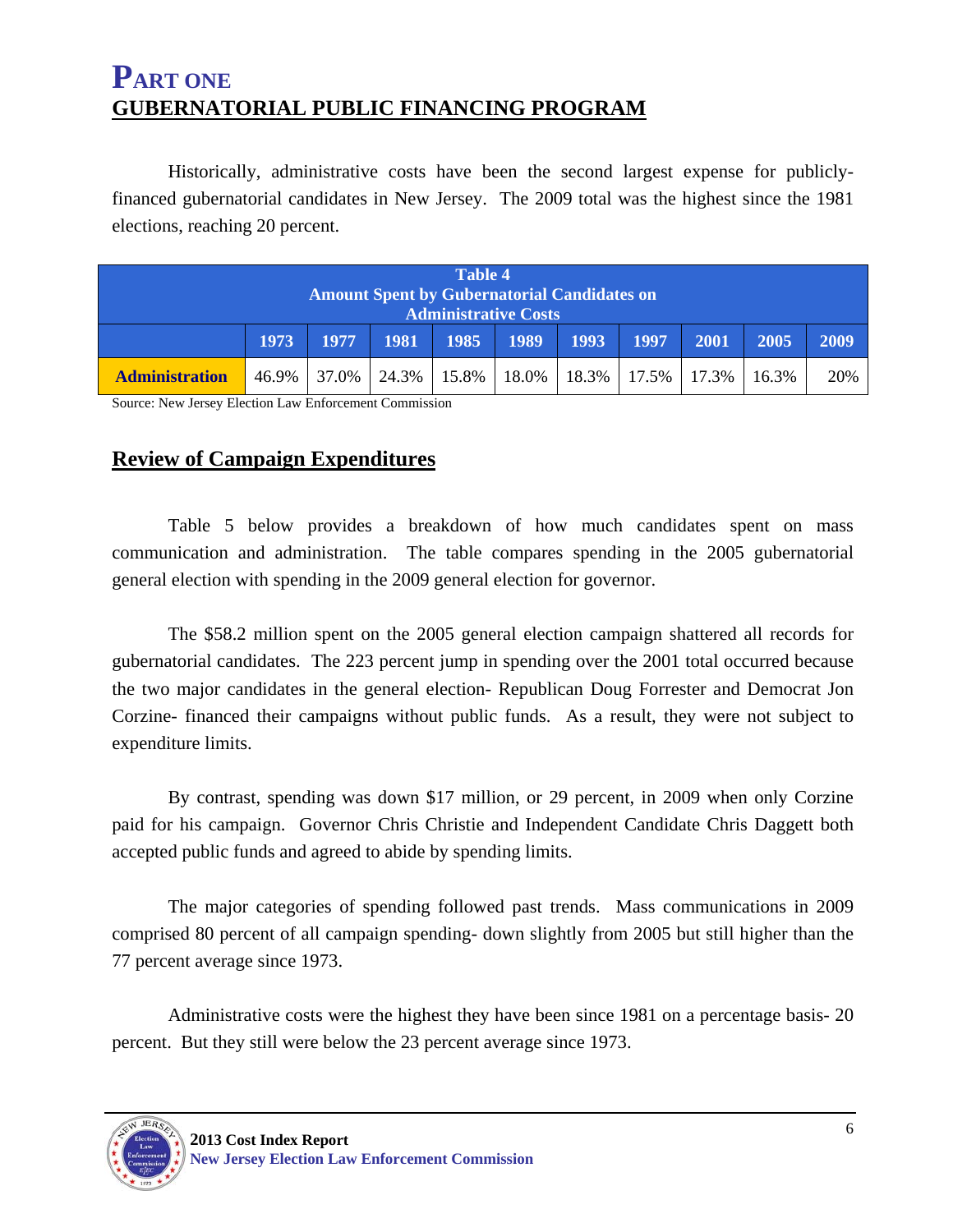| Table 5<br><b>Comparison of Expenditures by Type:</b><br>2005 and 2009 Gubernatorial General Elections |                                 |       |                        |                |  |  |
|--------------------------------------------------------------------------------------------------------|---------------------------------|-------|------------------------|----------------|--|--|
|                                                                                                        | 2005 Election                   |       | <b>2009 Election</b>   |                |  |  |
| <b>Expenditures</b>                                                                                    | <b>Amount</b><br><b>Percent</b> |       | <b>Amount</b>          | <b>Percent</b> |  |  |
| <b>Administration</b>                                                                                  |                                 |       |                        |                |  |  |
| <b>Candidate Travel</b>                                                                                | \$2,536,101                     | 4%    | \$<br>289,008          | 1%             |  |  |
| <b>Food and Beverage/Fundraising</b>                                                                   | \$<br>436,345                   | 1%    | \$<br>334,746          | 1%             |  |  |
| <b>Election Night Activities</b>                                                                       | \$<br>596,884                   | 1%    | \$<br>94,462           | 0.2%           |  |  |
| <b>Compliance Legal/Accounting</b>                                                                     | \$<br>277,048                   | 0.5%  | \$<br>994,103          | 2%             |  |  |
| <b>Telephone</b>                                                                                       | \$<br>201,502                   | 0.3%  | \$<br>197,886          | 0.5%           |  |  |
| <b>Personnel/Taxes</b>                                                                                 | \$<br>1,893,741                 | 3%    | \$1,731,915            | 4%             |  |  |
| <b>Research and Polling</b>                                                                            | \$<br>2,746,827                 | 5%    | \$1,279,461            | 3%             |  |  |
| <b>Other</b>                                                                                           | $\mathbb{S}$<br>784,275         | 1%    | \$3,399,456            | 8%             |  |  |
| <b>Subtotal - Administration</b>                                                                       | \$9,472,724                     | 16.3% | \$8,321,037            | 20%            |  |  |
| <b>Mass Communication</b>                                                                              |                                 |       |                        |                |  |  |
| <b>Media Time</b>                                                                                      |                                 |       |                        |                |  |  |
| <b>Television</b>                                                                                      | na                              |       | \$17,321,667           | 42%            |  |  |
| Unidentified                                                                                           | na                              |       | \$8,892,814            | 22%            |  |  |
| <b>Cable/Internet</b>                                                                                  | na                              |       | \$1,032,766            | 3%             |  |  |
| <b>Radio</b>                                                                                           | na                              |       | \$<br>719,998          | 2%             |  |  |
| <b>Subtotal - All Media Time</b>                                                                       | \$40,783,625                    | 70%   | \$27,967,245           | 68%            |  |  |
| <b>Advertising Production</b>                                                                          | \$1,680,484                     | 3%    | \$2,205,106            | 5%             |  |  |
| <b>Newspaper Advertising</b>                                                                           | \$<br>17,292                    | 0.03% | $\mathbb{S}$<br>21,186 | 0.1%           |  |  |
| <b>Printing Literature</b>                                                                             | \$<br>654,641                   | 1%    | \$1,098,260            | 3%             |  |  |
| <b>Mailing Literature</b>                                                                              | \$5,574,213                     | 10%   | \$1,213,508            | 3%             |  |  |
| <b>Billboards</b>                                                                                      | \$<br>9,978                     | 0.02% | \$<br>332,511          | 1%             |  |  |
| <b>Subtotal - Mass Communications</b>                                                                  | \$48,720,233                    | 83.7% | \$32,837,817           | 80%            |  |  |
| <b>Total Expenditures</b>                                                                              | \$58,192,957                    |       | \$41,158,854           |                |  |  |

 As shown in table 5, the spending percentages for major subcategories were similar and should not be radically different in the 2013 gubernatorial general election for governor. The Commission, therefore, will use as the basis for calculating the 2013 New Jersey Campaign Cost Index (NJCCI) the following mix of mass communication and administration expenditures:

 Mass Communication Expenditures: 80 % Administration Expenses: 20 %

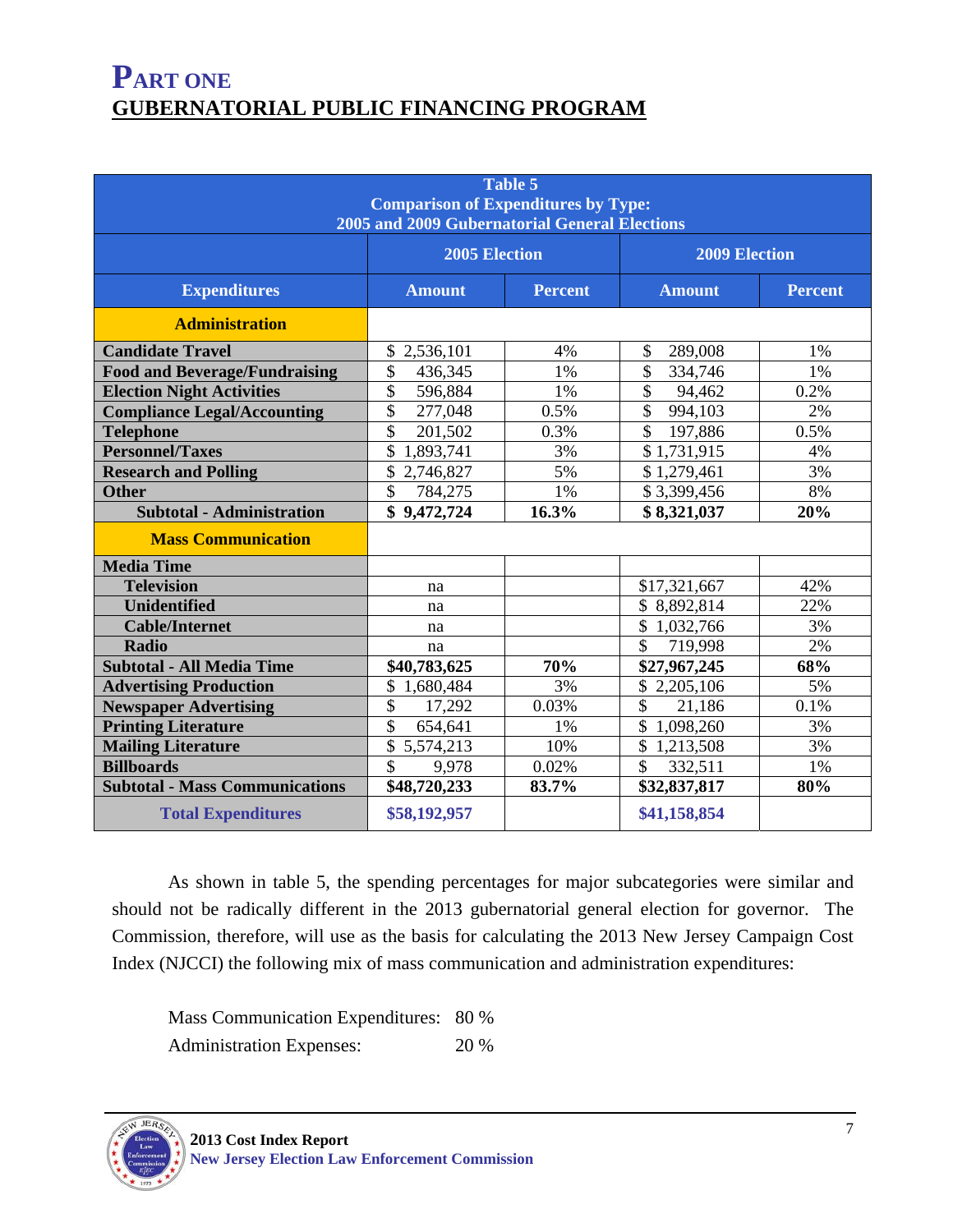#### **Measuring Mass Communication Cost Inflation**

 Traditionally in statewide elections, mass communications represent the biggest single area of expense for candidates. The 2009 gubernatorial general election campaign was no exception with the total for all candidates reaching nearly \$33 million, or 80 percent of all expenditures.

 Within that category, broadcast media has been dominant. The two publicly-financed candidates, and one self-financed candidate, together spent \$30.2 million on broadcast media. This category includes network television, radio and cable television or the Internet, as well as related production costs. This represents 92 percent of all mass communications expenses, and nearly 73 percent of total spending.

 Print advertising, including direct mail, newspaper advertising and billboards, represented 7 percent of mass communications spending, and 6 percent of total spending.

 The Commission has adjusted gubernatorial thresholds and limits since 1993. Since then, the proportion of expenditures used for mass communications has been a component of the formula used to calculate campaign cost inflation. It is believed that New Jersey is the only state that places such emphasis on mass communications, meaning that its adjustments hopefully are a better reflection of real world cost pressures.

 In the past, the Commission has relied upon media cost data compiled by Universal-McCann, Inc., New York City. This year, ELEC obtained data from Magna Global of New York City, a McCann affiliate, for this analysis.

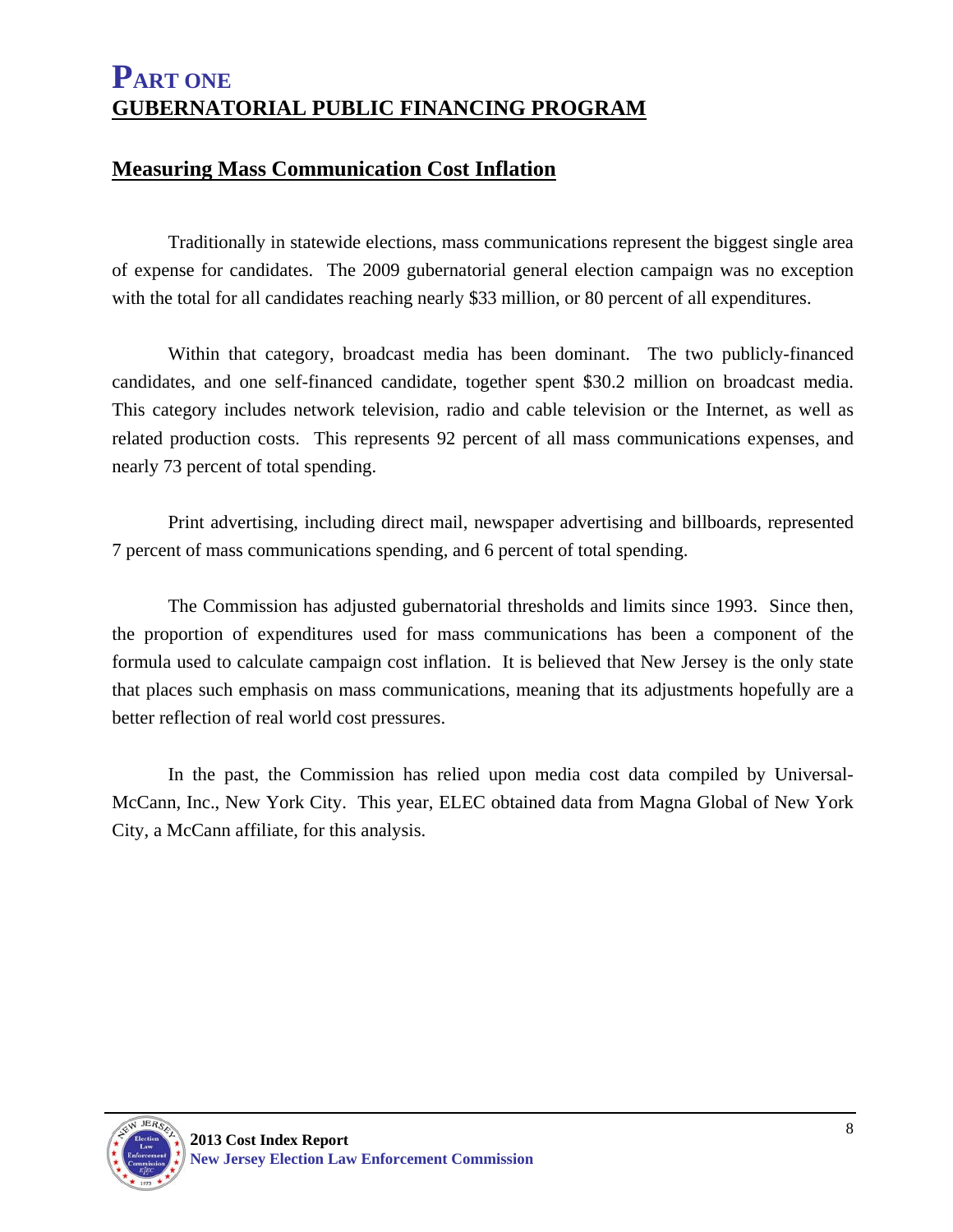| <b>Table 6</b><br><b>Cost-Per-Thousand</b><br><b>Mass Communication Percentage Increases</b> |                                                   |                                                   |  |  |  |  |
|----------------------------------------------------------------------------------------------|---------------------------------------------------|---------------------------------------------------|--|--|--|--|
| <b>Media Type</b>                                                                            | 2004-2008<br><b>Percentage</b><br><b>Increase</b> | 2008-2012<br><b>Percentage</b><br><b>Increase</b> |  |  |  |  |
| <b>Broadcast</b>                                                                             |                                                   |                                                   |  |  |  |  |
| <b>Network Television</b>                                                                    | 5.1%                                              | 21.3%                                             |  |  |  |  |
| <b>Cable Television</b>                                                                      | 8.2%                                              | 21.6%                                             |  |  |  |  |
| Radio                                                                                        | 7.7%                                              | 3%                                                |  |  |  |  |
| <b>Print</b>                                                                                 |                                                   |                                                   |  |  |  |  |
| <b>Newspapers</b>                                                                            | 2.3%                                              | 7%                                                |  |  |  |  |
| <b>Magazines</b>                                                                             | 1.5%                                              | $-3%$                                             |  |  |  |  |
| <b>Online</b>                                                                                | N <sub>a</sub>                                    | 7%                                                |  |  |  |  |
| <b>Outdoor</b>                                                                               | N <sub>a</sub>                                    | 9%                                                |  |  |  |  |
| <b>All-Media Composite*</b>                                                                  | 13%                                               | 12.37%                                            |  |  |  |  |

\*Not a simple average of above numbers. Includes weighting adjustments

Source: 2004-2008- Universal-McCann with 2008 projected; 2008-2012 Magna Global with 2012 projected

 Table 6 measures the inflationary impact on the various types of media buys applicable to campaigns for governor. The percentage increases displayed are derived from the cost-perthousand indexes. These indexes measure the change in the cost of advertising targeted to reach 1,000 individuals in the New York and Philadelphia media markets. The chart compares the estimate for the current four-year period to the estimate used in the previous cost index report.

 Previous charts prepared by Universal-McCann included estimates for spot television, spot radio and direct mail. Magna Global estimates did not include those categories, but added estimates for online and outdoor advertising.

 The media cost-per-thousand composite for the period 2008 to 2012 is expected to rise by 12.37 percent. That number is just slightly under the composite for the previous four-year period.

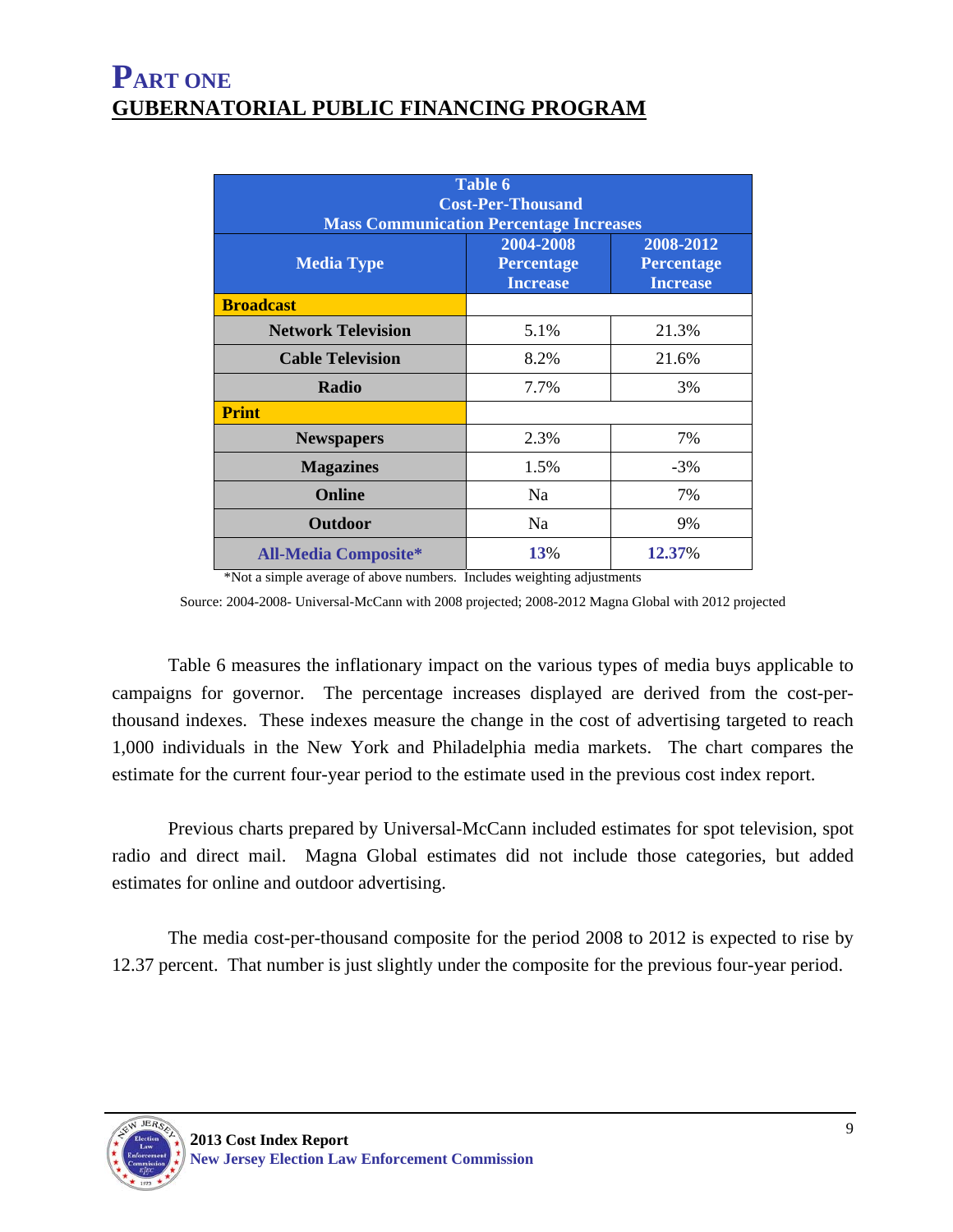#### **Measuring the Change in Administration Costs**

 The Commission traditionally has used the Consumer Price Index (CPI) to measure inflationary increases in costs related to campaign expenditures that were made for purposes other than mass communications.

 For purposes of this report, the following expenses are categorized as administration: candidate travel, food and beverage, fundraising, election night activities and compliance. In addition, this category includes costs for telephone, personnel and miscellaneous.

 The CPI is maintained by the United States Bureau of Labor Statistics (BLS). It measures the average change in prices of goods and services affecting all urban consumers. CPI data relevant to New Jersey is being included as part of the formula used to calculate the adjustments pursuant to thresholds and limits. Statistics from the BLS for the purposes of this analysis involve data compiled for two geographical regions, New York/New Jersey (NY/NJ) and Pennsylvania/ New Jersey (PA/NJ).

 To develop its estimates, the Commission combined CPI data from the base year 2009 through December 2011 with a mathematically projected increase for 2012.

 In order to determine the percentage increase in the CPI to be used in calculating the Campaign Cost Index for 2013, the percentage change in the two regional numbers was then weighted at a ratio of two-to-one to reflect the larger population in the NY/NJ region. Thus, the NY/NJ 2009 through 2012 inflationary number of 8.7 percent was multiplied by two yielding a percentage increase of 17.3 percent. This number was then added to the four-year percentage increase of 9.4 percent for the PA/NJ region, yielding a total of 26.7 percent.

 Finally, the 26.7 percent number was divided by three to yield a weighted CPI of 8.9 percent. This number is being used to calculate the 2013 Campaign Cost Index.

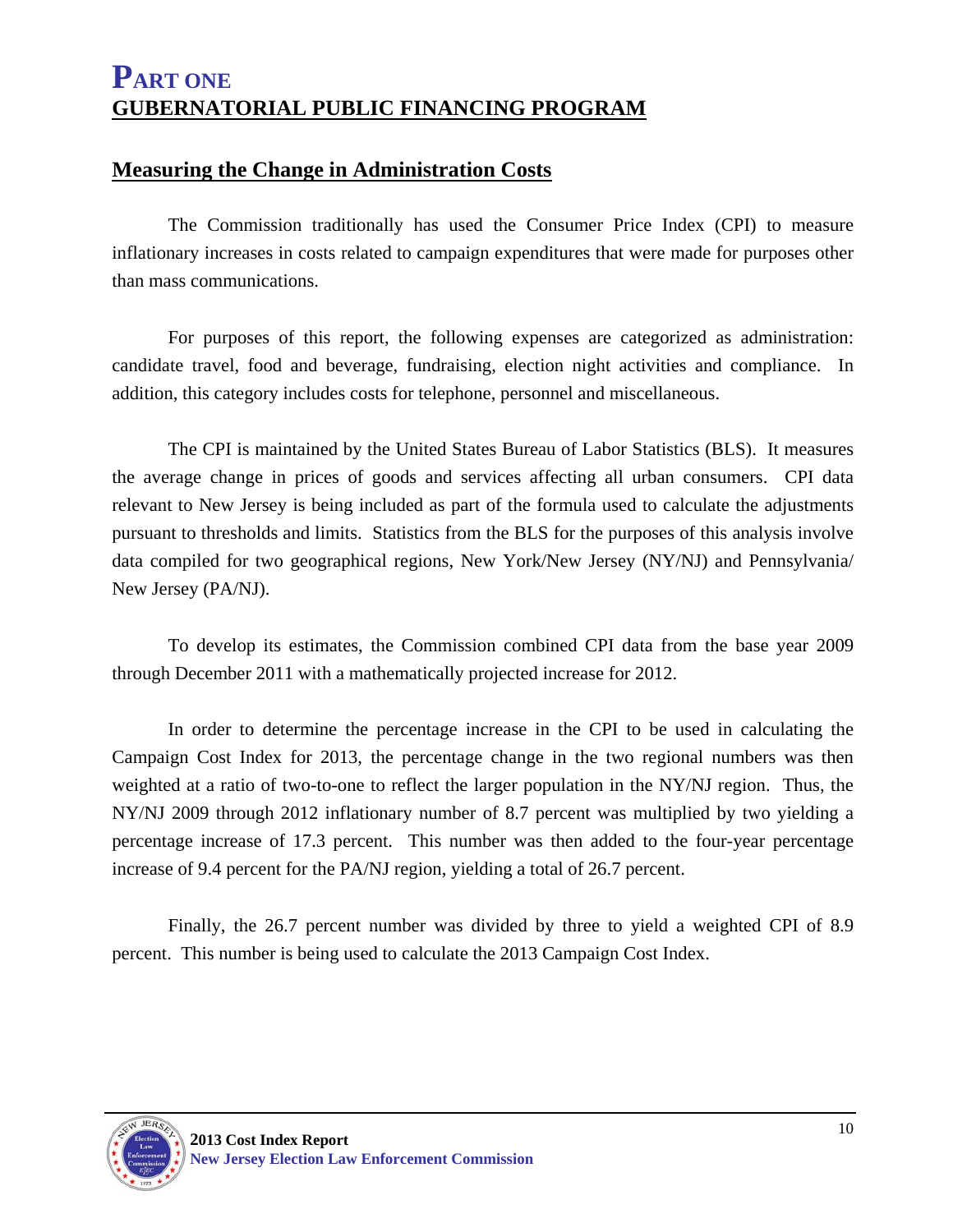| Table 7<br><b>Consumer Price Index for All Urban Consumers</b><br><b>Monthly Index Number for December</b> |                                |                                    |  |  |  |  |
|------------------------------------------------------------------------------------------------------------|--------------------------------|------------------------------------|--|--|--|--|
| <b>Date</b>                                                                                                | New York/<br><b>New Jersey</b> | Pennsylvania/<br><b>New Jersey</b> |  |  |  |  |
| December, 2008                                                                                             | 233.0                          | 218.2                              |  |  |  |  |
| December 2009                                                                                              | 238.4                          | 224.8                              |  |  |  |  |
| December 2010                                                                                              | 241.9                          | 228.0                              |  |  |  |  |
| December 2011                                                                                              | 248.3                          | 234.3                              |  |  |  |  |
| December 2012                                                                                              | 253.2                          | 238.7                              |  |  |  |  |
| Index Change 2009-2012                                                                                     | 20.2                           | 20.5                               |  |  |  |  |
| <b>Percentage Change 2009-2012</b>                                                                         | $8.7\%$                        | $9.4\%$                            |  |  |  |  |

Source: United States Bureau of Labor Statistics, Monthly Index Numbers- All Urban Consumers through April 2012

 The Commission computed the 2013 Campaign Cost Index by applying the formula first contained in the 1993 Gubernatorial Cost Index Report. The formula is as follows:

- $\triangleright$  Step 1. The 12.37 percent increase in mass communication costs was applied to the proportion of all 2009 general election spending on media advertising, or 80 percent. The result: a mass communications cost component of 9.9 percent (12.37 x .80 = 9.9).
- $\triangleright$  Step 2. The 8.9 percent increase in the CPI was applied to the proportion of all 2009 general election administrative expenses or 20 percent to yield a component for non-communication spending of 1.8 percent (8.9 x .20 = 1.8).
- $\triangleright$  Step 3. The mass communication and administration components were then added together to yield a Campaign Cost Index for New Jersey of 11.7 percent  $(9.9 + 1.8 = 11.7)$ .

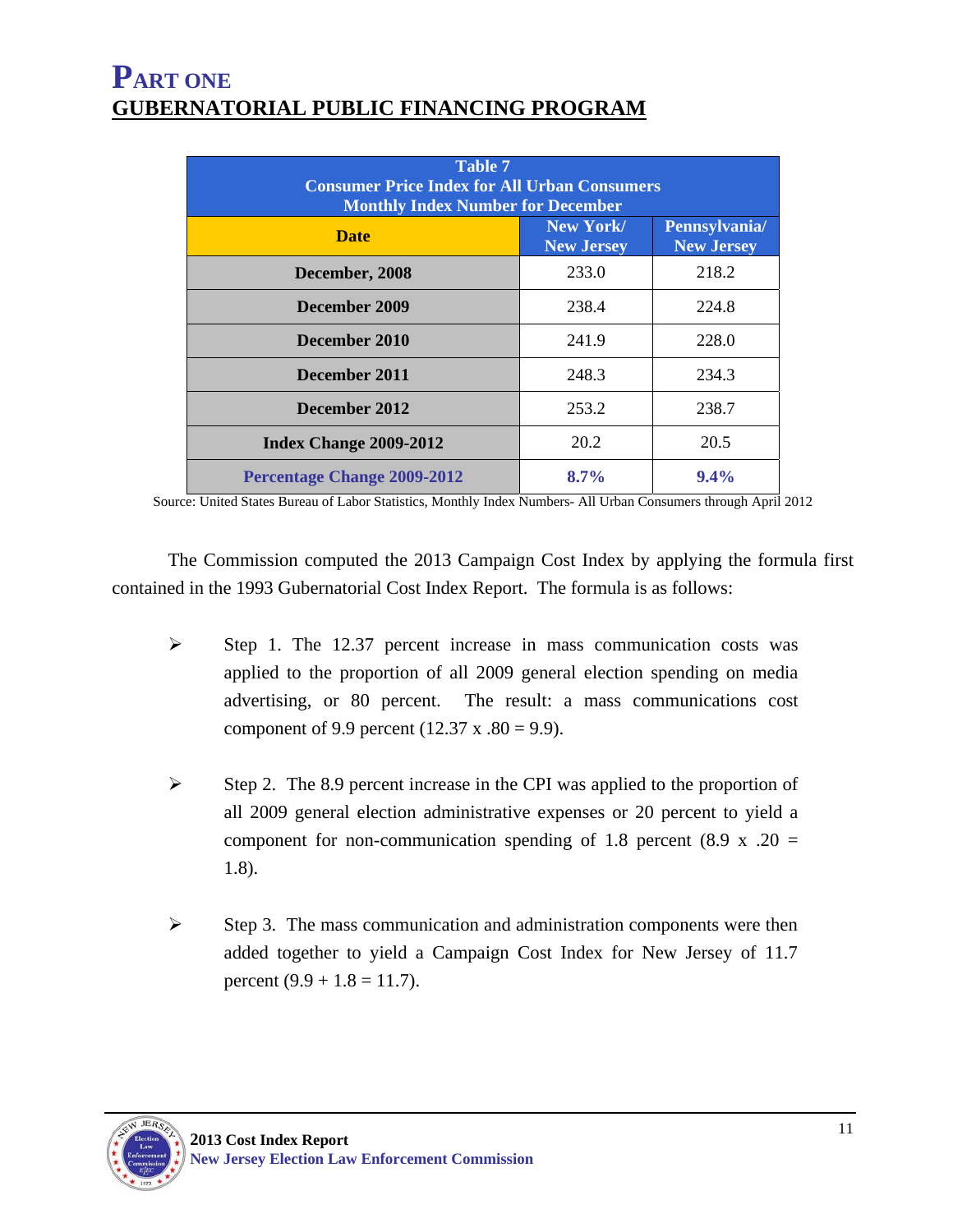| <b>Table 8</b><br><b>2013 New Jersey Campaign Cost Index</b><br>(NJCCI) Calculation                                                                                  |     |       |      |  |  |  |  |
|----------------------------------------------------------------------------------------------------------------------------------------------------------------------|-----|-------|------|--|--|--|--|
| <b>Percent of 2009</b><br><b>Four-Year</b><br><b>Component of</b><br><b>Expense Category</b><br><b>General Election</b><br><b>Campaign Index*</b><br><b>Increase</b> |     |       |      |  |  |  |  |
| <b>Mass Communication Costs</b>                                                                                                                                      | 80% | 12.37 | 9.9  |  |  |  |  |
| <b>Administration Costs</b>                                                                                                                                          | 20% | 8.9   | 1.8  |  |  |  |  |
| <b>Campaign Cost Increase</b>                                                                                                                                        |     |       | 11.7 |  |  |  |  |

\*Percent of 2009 general election spending multiplied by four-year change in costs.

 Based on the above calculations, the Commission has determined that the cost index multiplier for the limits and thresholds application to publicly-financed gubernatorial campaigns is 1.117.

 Applying the 1.117 index to the various public financing thresholds and caps, and rounding as required by the formula contained in  $N.J.S.A.$  19:44A-7.1b, produces the following statutorily required adjustments for 2013 as displayed in table 9.

| Table 9<br><b>2013 Gubernatorial Cost Index Adjustments</b> |               |                                        |                  |                                      |  |  |  |  |
|-------------------------------------------------------------|---------------|----------------------------------------|------------------|--------------------------------------|--|--|--|--|
| Limit/Threshold                                             | 2009 Amount   | <b>Cost Index</b><br><b>Multiplier</b> | <b>Unrounded</b> | <b>2013 Rounded</b><br><b>Amount</b> |  |  |  |  |
| <b>Contribution Limit</b>                                   | \$<br>3,400   | 1.117                                  | \$<br>3,797      | \$<br>3,800                          |  |  |  |  |
| <b>Qualification Threshold</b>                              | \$<br>340,000 | 1.117                                  | \$<br>379,705    | \$<br>380,000                        |  |  |  |  |
| <b>Amount Not Matched</b>                                   | \$<br>109,000 | 1.117                                  | \$<br>121,729    | \$<br>122,000                        |  |  |  |  |
| <b>Primary Public Fund</b><br>Cap                           | \$3,100,000   | 1.117                                  | \$3,462,018      | \$3,500,000                          |  |  |  |  |
| <b>Primary Expenditure</b><br>Limit                         | \$5,000,000   | 1.117                                  | \$5,583,900      | \$5,600,000                          |  |  |  |  |
| <b>General Public Fund</b><br>Cap                           | \$7,300,000   | 1.117                                  | \$8,152,494      | 8,200,000<br>S.                      |  |  |  |  |
| <b>General Expenditure</b><br>Limit                         | \$10,900,000  | 1.117                                  | \$12,172,902     | \$12,200,000                         |  |  |  |  |

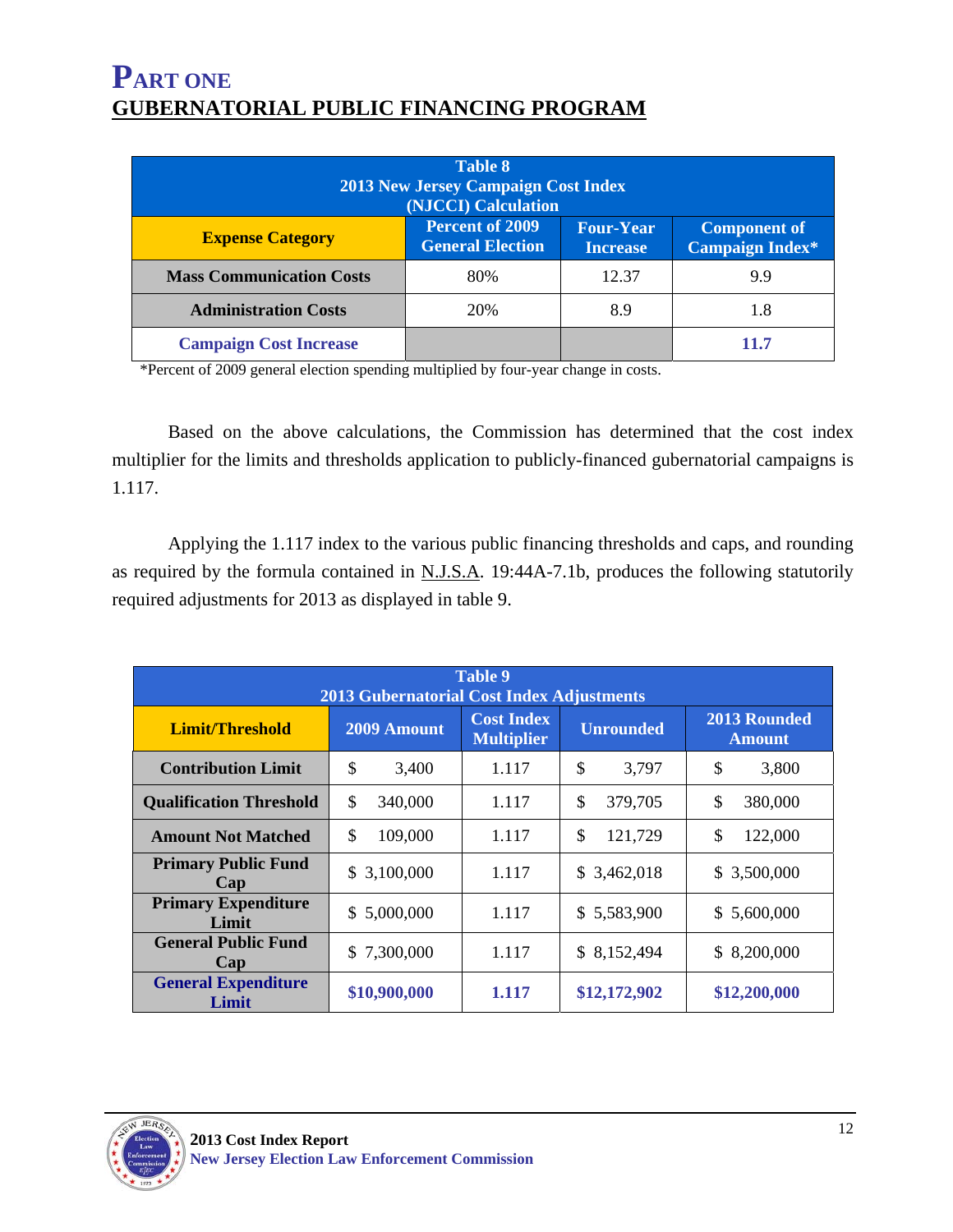#### **PART TWO NON-GUBERNATORIAL CANDIDATES AND COMMITTEES**

 In 1993, the Governor and Legislature enacted legislation that directed the Commission to adjust the limits and thresholds pertaining to non-gubernatorial candidates, committees, and political party entities in the same manner as it adjusts the gubernatorial limits and thresholds. In other words, the same campaign cost index used to calculate the limits and thresholds pertaining to the gubernatorial public financing program would now be applied to non-gubernatorial thresholds and limits. The 1993 amendment would apply for the first time to the 1997 primary and general elections.<sup>9</sup>

 Additional amendments to the Campaign Act relating to the automatic adjustment of nongubernatorial contribution limits were enacted in December, 2004. The amendments left in place the automatic adjustment of thresholds and limits pursuant to the Gubernatorial Public Financing Program and the thresholds applicable to non-gubernatorial candidates and committees.

 But the Legislature directed the Commission only to recommend changes for the contribution limits that apply to non-gubernatorial candidates, political committees, continuing political committees, political party committees, and legislative leadership committees.<sup>10</sup>

A report containing these recommendations must be issued by July  $1<sup>st</sup>$  in the year preceding a gubernatorial election.

 In furtherance of the statutory directives, the Commission used the same campaign cost index as developed for adjusting the thresholds and limits applicable to the gubernatorial elections. Using the cost index multiplier of 1.117, which was developed from the formula described on pages 11 and 12, the Commission presents tables 10, 11, and 12 containing the adjustments for non-gubernatorial thresholds and the recommended adjustments for contribution limits pertaining to non-gubernatorial candidates and committees.

 It should be noted that the contribution threshold remains frozen at \$300 pursuant to P.L.2004, c.28, while the pro rata return of contributions remains frozen at \$300 pursuant to a Commission regulation; see N.J.A.C. 19:25-6.5(a)5.

 Table 10 shows the adjustments to the various thresholds pertaining to non-gubernatorial candidates and committees. The cost index multiplier developed in Part One of this report was applied to the 2009 threshold amounts to obtain the 2013 amounts as rounded by virtue of N.J.S.A. 19:44A-7.1b and N.J.S.A. 19:44A-7.2 and 7.3.

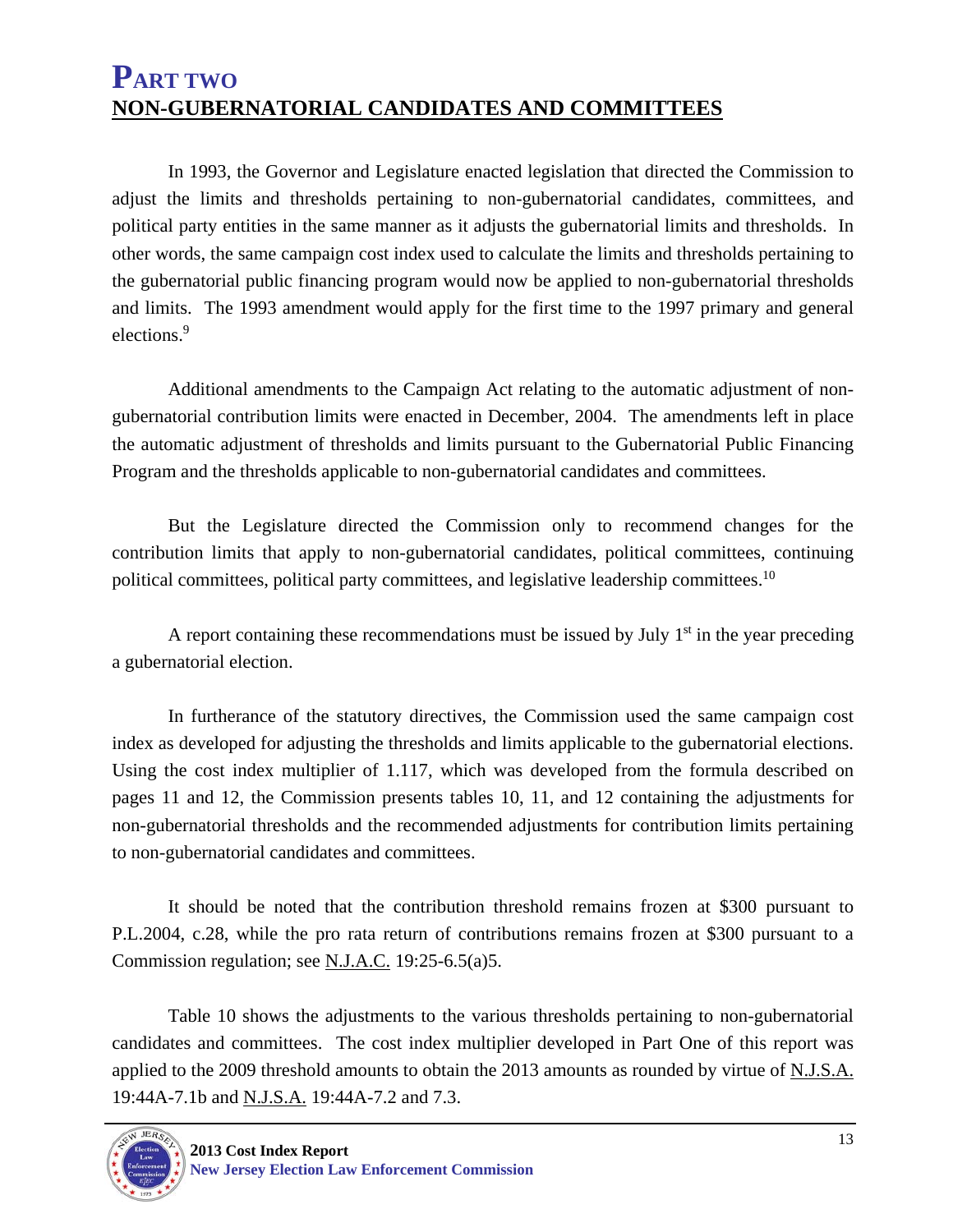## **PART TWO NON-GUBERNATORIAL CANDIDATES AND COMMITTEES**

| <b>Table 10</b><br>2013 Adjustments for Non-Gubernatorial Candidates and Committees |                                                                 |       |                      |                               |  |  |  |
|-------------------------------------------------------------------------------------|-----------------------------------------------------------------|-------|----------------------|-------------------------------|--|--|--|
| <b>Threshold</b>                                                                    | <b>Cost Index</b><br>2009<br><b>Multiplier</b><br><b>Amount</b> |       | <b>Unrounded</b>     | 2013 Rounded<br><b>Amount</b> |  |  |  |
| <b>Political Committee Reporting</b><br><b>Threshold</b>                            | \$<br>2,100                                                     | 1.117 | \$<br>2,345          | \$<br>2,400                   |  |  |  |
| <b>CPC Reporting Threshold</b>                                                      | $\mathbb{S}$<br>4,900                                           | 1.117 | \$<br>5,472          | \$<br>5,500                   |  |  |  |
| <b>Contribution Reporting Threshold</b><br>(P.L. 2004, c.28)*                       | \$<br>300                                                       | 1.117 | $\mathcal{S}$<br>300 | \$<br>300                     |  |  |  |
| <b>48-hr Notice Contribution Threshold</b>                                          | $\mathbb{S}$<br>1,200                                           | 1.117 | \$<br>1,340          | \$<br>1,400                   |  |  |  |
| 48-hr Notice Expenditure Threshold                                                  | \$<br>1,200                                                     | 1.117 | 1,340<br>\$          | \$<br>1,400                   |  |  |  |
| <b>JCC Thresholds - 2 candidates</b>                                                | \$<br>7,600                                                     | 1.117 | 8,488<br>\$          | 8,500<br>\$                   |  |  |  |
| <b>JCC - 3 or more candidates</b>                                                   | \$11,000                                                        | 1.117 | \$12,285             | \$12,300                      |  |  |  |
| <b>Form A-3 Threshold</b>                                                           | \$<br>4,900                                                     | 1.117 | 5,472<br>\$          | \$<br>5,500                   |  |  |  |
| Form A-1 & School Board/Write-in<br><b>Threshold</b>                                | \$<br>4,000                                                     | 1.117 | \$<br>4,467          | \$<br>4,500                   |  |  |  |
| <b>Independent Expenditure Threshold</b>                                            | \$<br>1,200                                                     | 1.117 | \$<br>1,340          | \$<br>1,400                   |  |  |  |
| Section 20.1 Penalties (P.L. 2004, c. 32)                                           |                                                                 |       |                      |                               |  |  |  |
| <b>First Time</b>                                                                   | \$<br>6,800                                                     | 1.117 | \$7,594              | \$<br>7,600                   |  |  |  |
| <b>Subsequent</b>                                                                   | \$13,600                                                        | 1.117 | \$15,188             | \$15,200                      |  |  |  |
| <b>Section 22 Penalties (P.L. 2004, c. 32)</b>                                      |                                                                 |       |                      |                               |  |  |  |
| <b>First Time</b>                                                                   | \$<br>6,800                                                     | 1.117 | \$7,594              | \$<br>7,600                   |  |  |  |
| <b>Subsequent</b>                                                                   | \$13,600                                                        | 1.117 | \$15,188             | \$15,200                      |  |  |  |
| <b>Pro Rata Return of Contributions**</b>                                           | \$<br>300                                                       | 1.117 | \$<br>300            | \$<br>300                     |  |  |  |

\*Frozen at \$300 pursuant to P.L. 2004, c.28

\*\*Frozen by regulation to conform to contribution reporting threshold pursuant to P.L. 2004, c.28

 In table 11 below, the recommended 2013 non-gubernatorial contribution amount adjustments are displayed. The Commission derived the 2013 recommended amounts by applying the cost multiplier of 1.117 to the contribution levels from 2005, the last year when adjustments were made. The recommended amounts for 2013 are rounded pursuant to N.J.S.A. 19:44-7.1b.

| <b>Table 11</b><br>Recommended 2013 Non-Gubernatorial Contribution Amount Adjustments |                                        |                  |                               |  |  |  |
|---------------------------------------------------------------------------------------|----------------------------------------|------------------|-------------------------------|--|--|--|
| <b>2005 Contribution Amount</b>                                                       | <b>Cost Index</b><br><b>Multiplier</b> | <b>Unrounded</b> | 2013 Rounded<br><b>Amount</b> |  |  |  |
| 2,600                                                                                 | 1.117                                  | 2,904            | 3,000                         |  |  |  |
| 7,200                                                                                 | 1.117                                  | 8,041<br>\$      | \$8,100                       |  |  |  |
| 8,200                                                                                 | 1.117                                  | \$9,158          | 9,200                         |  |  |  |
| \$25,000                                                                              | 1.117                                  | \$27,919         | \$28,000                      |  |  |  |
| \$37,000                                                                              | 1.117                                  | \$41,321         | \$42,000                      |  |  |  |
| \$72,000                                                                              | 1.117                                  | \$80,408         | \$81,000                      |  |  |  |

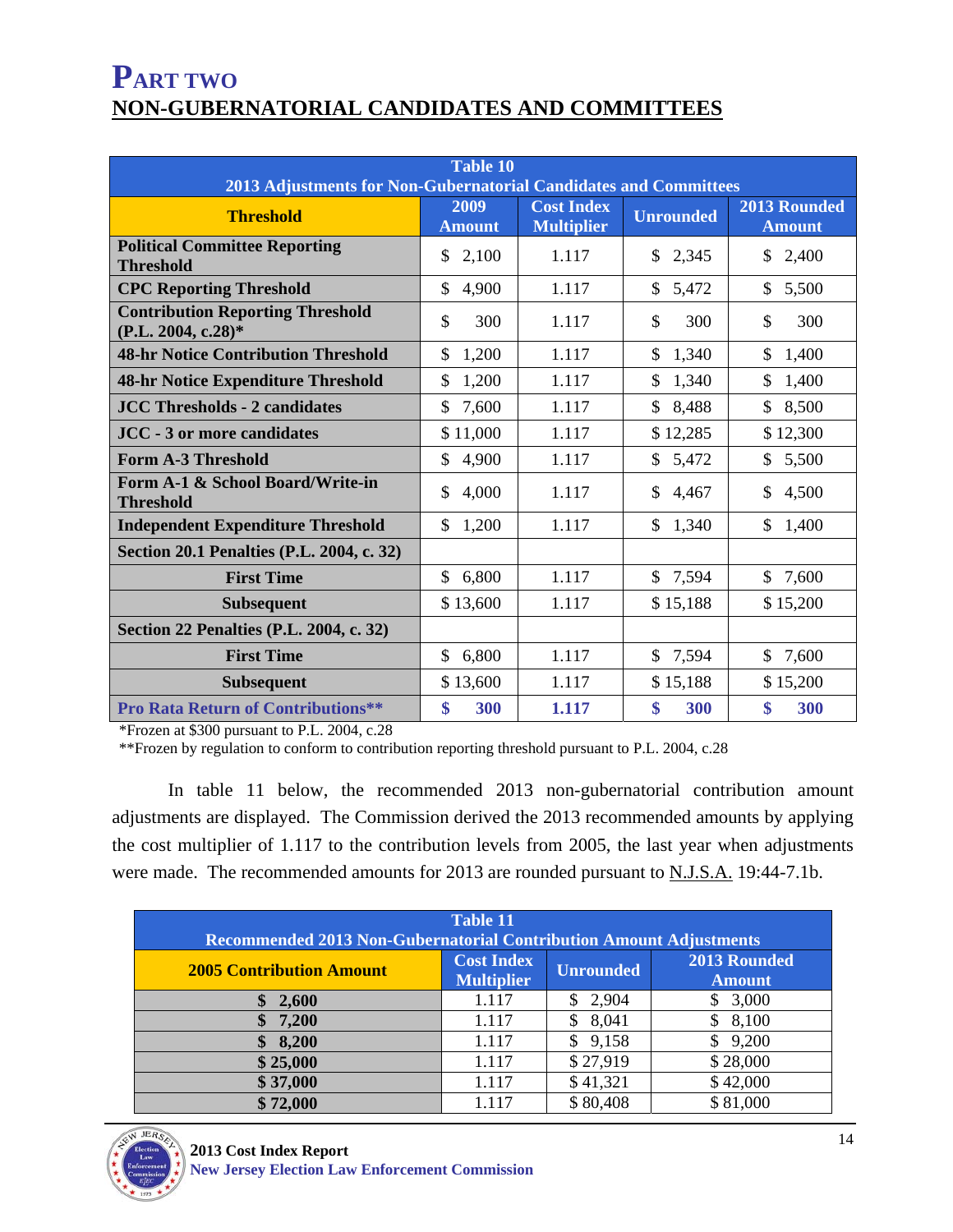## **PART TWO NON-GUBERNATORIAL CANDIDATES AND COMMITTEES**

Finally, in Table 12, a chart is provided showing the recommended contribution limits for non-gubernatorial candidates and committees. This chart contains those limits that would apply to contributions to and from candidates, committees and political party entities if the Legislature adopts the Commission's recommendations.

| <b>Table 12</b><br>Recommended Contribution Limits for Non-Gubernatorial Candidates and Committees |                                                                                                        |                                      |                                                           |                                                             |                                                                      |                                                                       |                                                                          |
|----------------------------------------------------------------------------------------------------|--------------------------------------------------------------------------------------------------------|--------------------------------------|-----------------------------------------------------------|-------------------------------------------------------------|----------------------------------------------------------------------|-----------------------------------------------------------------------|--------------------------------------------------------------------------|
| <b>Entities</b><br><b>Making</b><br><b>Contributions</b>                                           | <b>Candidate</b><br><b>Committee</b>                                                                   | <b>Political</b><br><b>Committee</b> | <b>Continuing</b><br><b>Political</b><br><b>Committee</b> | <b>Legislative</b><br><b>Leadership</b><br><b>Committee</b> | <b>State</b><br><b>Political</b><br><b>Party</b><br><b>Committee</b> | <b>County</b><br><b>Political</b><br><b>Party</b><br><b>Committee</b> | <b>Municipal</b><br><b>Political</b><br><b>Party</b><br><b>Committee</b> |
| Individual to:                                                                                     | \$3,000<br>per election                                                                                | \$8.100<br>per election              | \$8,100<br>per year                                       | \$28,000<br>per year                                        | \$28,000<br>per year                                                 | \$42,000<br>per year                                                  | \$8,100<br>per year                                                      |
| <b>Corporation or</b><br><b>Union to:</b>                                                          | \$3,000<br>per election                                                                                | \$8,100<br>per election              | \$8.100<br>per year                                       | \$28,000<br>per year                                        | \$28,000<br>per year                                                 | \$42,000<br>per year                                                  | \$8,100<br>per year                                                      |
| <b>Association or</b><br>Group to:                                                                 | \$3,000<br>per election                                                                                | \$8.100<br>per election              | \$8.100<br>per year                                       | \$28,000<br>per year                                        | \$28,000<br>per year                                                 | \$42,000<br>per year                                                  | \$8,100<br>per year                                                      |
| Candidate<br><b>Committee to:</b>                                                                  | \$9,200<br>per election                                                                                | \$8.100<br>per election              | \$8.100<br>per year                                       | \$28,000<br>per year                                        | \$28,000<br>per year                                                 | \$42,000<br>per year                                                  | \$8,100<br>per year                                                      |
| <b>Political</b><br><b>Committee to:</b>                                                           | \$9,200<br>per election                                                                                | \$8,100<br>per election              | \$8,100<br>per year                                       | \$28,000<br>per year                                        | \$28,000<br>per year                                                 | \$42,000<br>per year                                                  | \$8,100<br>per year                                                      |
| Continuing<br><b>Political</b><br><b>Committee to:</b>                                             | \$9,200<br>per election                                                                                | \$8,100<br>per election              | \$8,100<br>per year                                       | \$28,000<br>per year                                        | \$28,000<br>per year                                                 | \$42,000<br>per year                                                  | \$8,100<br>per year                                                      |
| Legislative<br>Leadership<br><b>Committee to:</b>                                                  |                                                                                                        |                                      |                                                           | <b>NO LIMITS</b>                                            |                                                                      |                                                                       |                                                                          |
| <b>State Political</b><br><b>Party Committee</b><br>to:                                            |                                                                                                        |                                      |                                                           | <b>NO LIMITS</b>                                            |                                                                      |                                                                       |                                                                          |
| <b>County Political</b><br>Party to:                                                               | <u>NO LIMITS, EXCEPT THOSE SET FORTH IN N.J.A.C. 19:25-11.7 FOR A COUNTY POLITICAL PARTY COMMITTEE</u> |                                      |                                                           |                                                             |                                                                      |                                                                       |                                                                          |
| <b>Municipal</b><br><b>Political Party</b><br>to:                                                  |                                                                                                        |                                      |                                                           | <b>NO LIMITS</b>                                            |                                                                      |                                                                       |                                                                          |
| <b>National</b><br><b>Political Party</b><br>to:                                                   | \$9,200<br>per election                                                                                | \$8.100<br>per election              | \$8.100<br>per year                                       | \$28,000<br>per year                                        | \$81,000<br>per year                                                 | \$42,000<br>per year                                                  | \$8,100<br>per year                                                      |

Pursuant to N.J.S.A. 19:44A-7.3

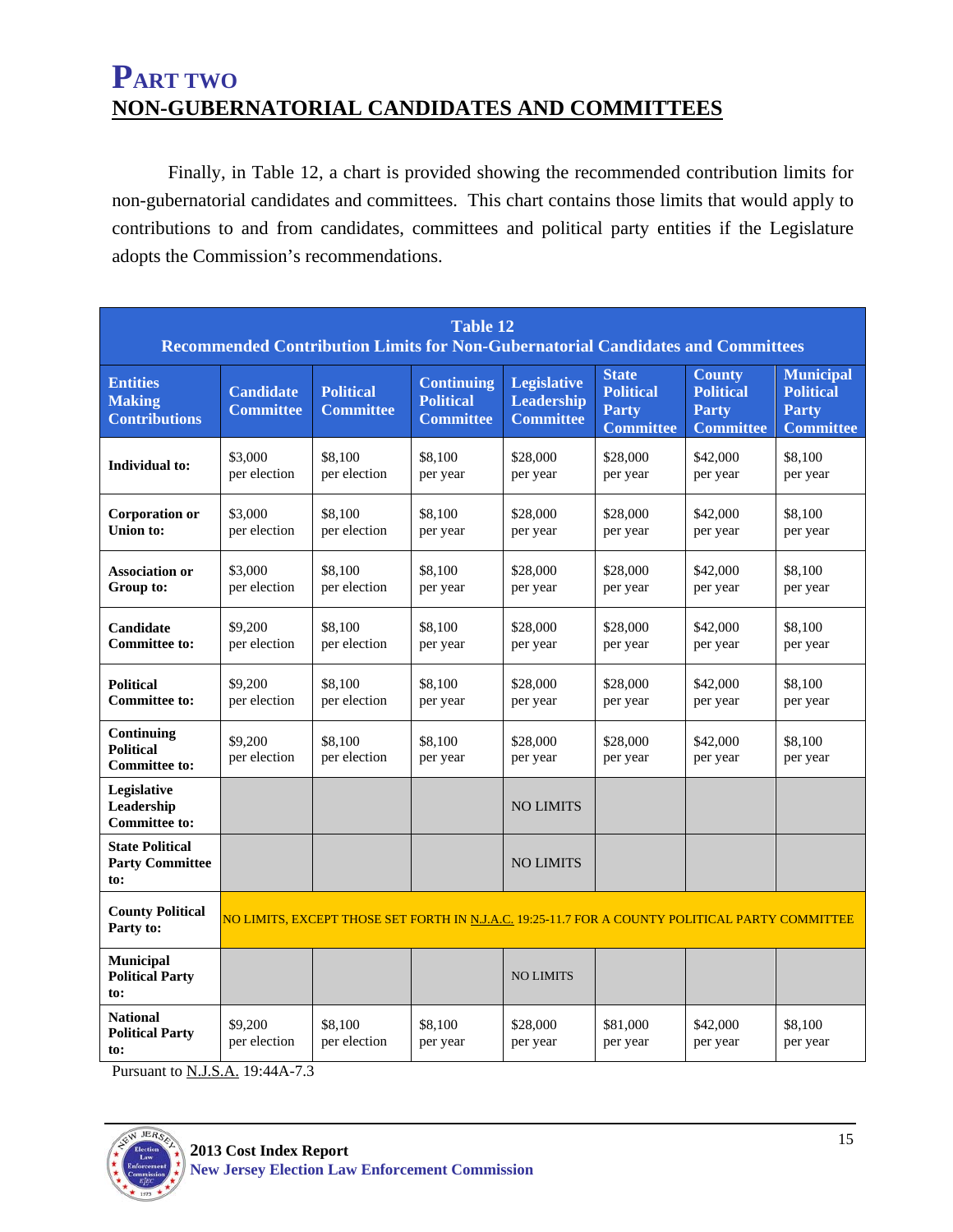# **FOOTNOTES**

- **1.** *Randall et al vs. Sorrell et al. p. 3.*
- **2.** "Public Campaign Financing: New Jersey Governor, weeding out big money in the garden state" p. 11.
- **3.** See **N.J.S.A.** 19:44A-7.1b.
- **4.** See **N.J.S.A.** 19:44A-7.3.
- **5.** Ibid.
- **6.** See **N.J.S.A.** 19:44A-7.1.
- **7.** See **N.J.S.A.** 19:44A-7.1 and **N.J.S.A.** 19:44A-7.2.
- **8.** See **N.J.S.A.** 19:44A-27
- **9.** See **N.J.S.A.** 19:44A-7.2
- **10.** See **N.J.S.A.** 19:44A-7.3